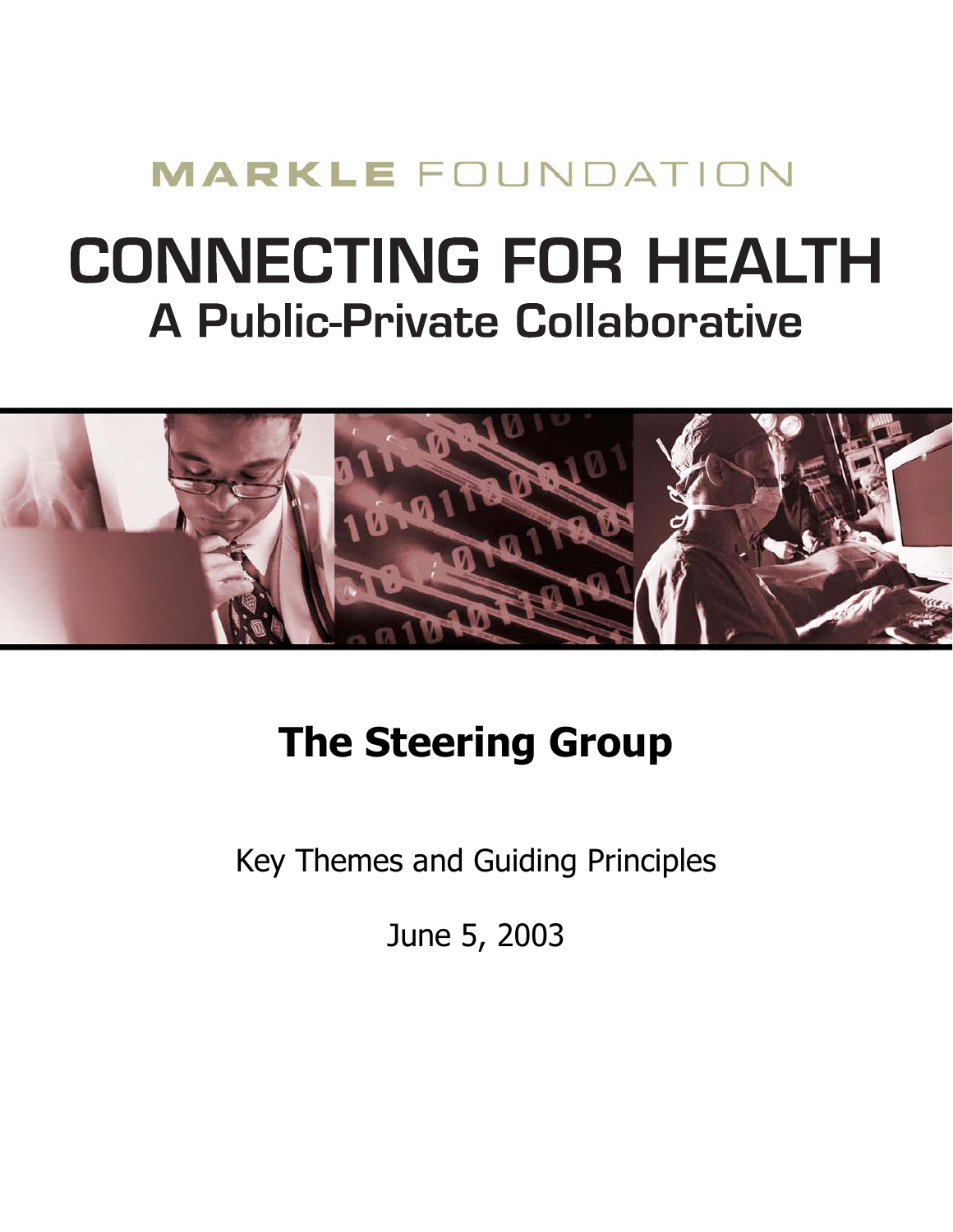### **Connecting for Health...A Public-Private Collaborative KEY THEMES AND GUIDING PRINCIPLES OF THE STEERING GROUP**

## **I. CONNECTING FOR HEALTH STEERING GROUP MEMBERS**

- **· James P. Bradley**, Chief Executive Officer, RxHub
- ! **Claire Broome**, **MD**, Senior Advisor, Integrated Health Information Systems, Office of the Director, Centers for Disease Control and Prevention (CDC)
- ! **Gwendolyn A. Brown,** Director, Health Care Policy, EDS, Global Government Affairs
- **Nancy G. Brown, Senior Vice President, Strategic Planning, McKesson Corporation**
- ! **Garry Carneal**, President and CEO, URAC
- ! **Gary Christopherson**, Senior Advisor to the Under Secretary, Veterans Health Administration, Department of Veterans Affairs
- ! **Carolyn Clancy**, **MD, PhD**., Director, Agency for Healthcare Research and Quality
- ! **Nathaniel Clarke**, **MD**, Medical Director, American Diabetes Association
- **Janet Corrigan, PhD, Director of the Board on Health Care Services, Institute of** Medicine (IOM)
- **Molly J. Coye, MD, MPH, Chief Executive Officer and Founder, Health Technology Center**
- ! **Michael Cummins**, Chief Information Officer, VHA Inc.
- **Mary Jo Deering, PhD**, Deputy Director for eHealth and Management, Office of Disease Prevention and Health Promotion, U.S. Department of Health and Human Services
- **Carol Diamond, MD, MPH**, Managing Director, Information Technologies for Better Health Program, Markle Foundation (Chair)
- ! **Robert Dickler,** Senior Vice President, Division of Health Care Affairs, Association of American Medical Colleges
- ! **Craig Fuller,** President and Chief Executive Officer, National Association of Chain Drug **Stores**
- **Daniel Garrett**, Vice President, Managing Partner and Global Health Care Leader, Computer Sciences Corporation
- **.** John Glaser, PhD, Chief Information Officer, Partners Healthcare System
- **Paul Gorup**, Vice President and Co-Founder, Cerner Corporation
- **. John Halamka, MD, Chief Information Officer, CareGroup Healthcare System**
- ! **W. Edward Hammond, PhD,** Professor Emeritus, School of Medicine at Duke University and Pratt School of Engineering, President of American Medical Informatics Association
- **C. Martin Harris, MD, Chief Information Officer, Cleveland Clinic**
- **Linda Harris, PhD,** Senior Health Communication Scientist, National Cancer Institute
- **Douglas Henley, MD**, Executive Vice President, American Academy of Family Physicians
- **E. Joseph Heyman, MD**, Trustee, American Medical Association (AMA)
- ! **Yin Ho, M.D.,** Director eBusiness, Pfizer, Inc.
- ! **Kevin Hutchinson**, Chief Executive Officer, SureScripts
- **William F. Jessee, MD,** Chief Executive Officer, Medical Group Management Association
- **Brian F. Keaton, MD, FACEP**, Attending Physician and Emergency Medicine Informatics Director, Summa Health System; Board Member, American College of Emergency **Physicians**
- **Kenneth W. Kizer, MD, MPH**, President and Chief Executive Officer, National Quality Forum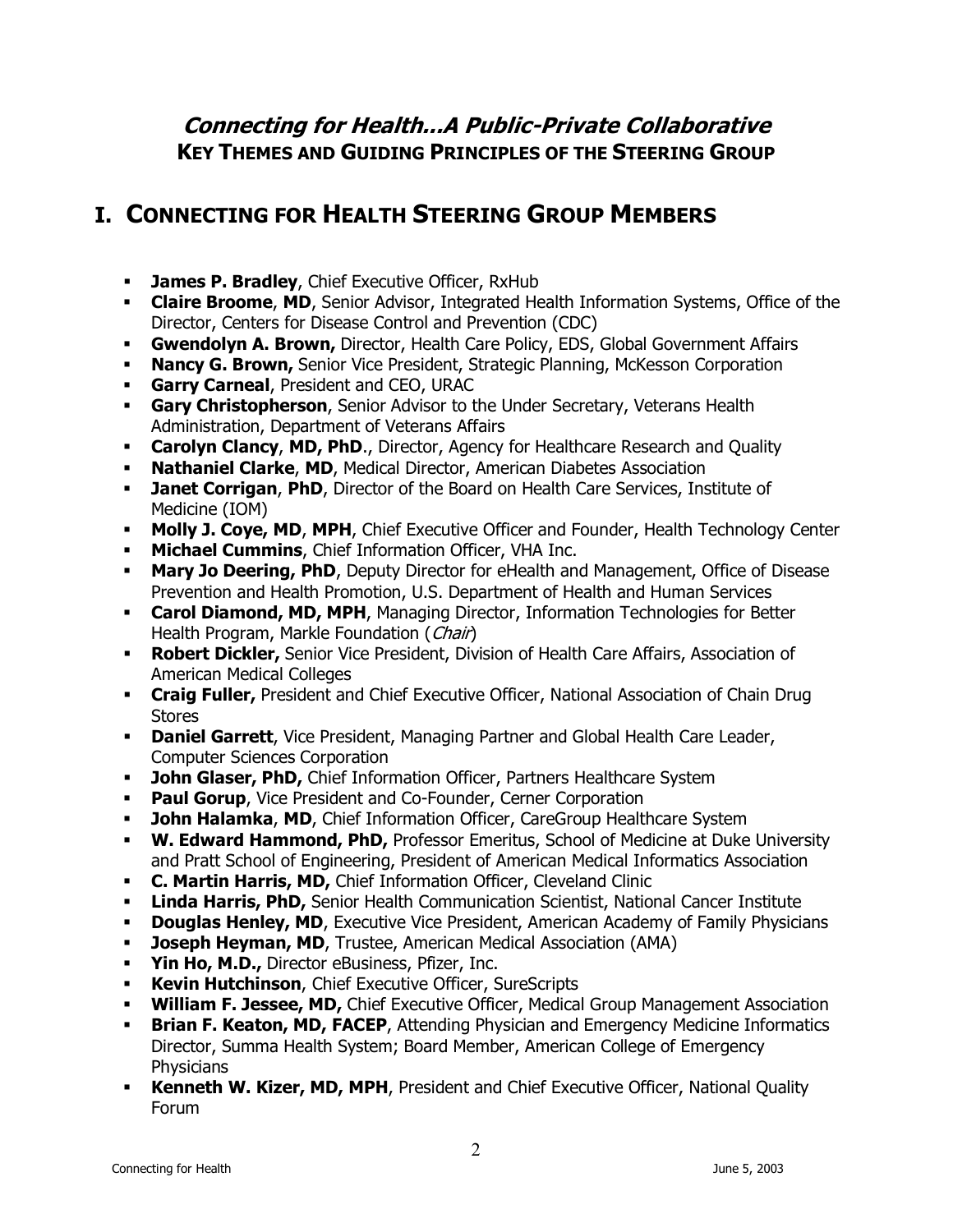- **Linda Kloss,** Executive Vice President and Chief Executive Officer, American Health Information Management Association (AHIMA)
- **David Lansky, PhD**, President, Foundation for Accountability (FACCT)
- **Mark Leavitt, MD, PhD, Vice President of Clinical Initiatives, GE Medical Systems** Information Technologies
- **Randy Levin, MD**, Associate Director for Electronic Submissions, U.S. Food and Drug Administration (FDA)
- **Donald Lindberg, MD, Director, National Library of Medicine (NLM)**
- **.** John R. Lumpkin, MD, MPH, Senior Vice President, Robert Wood Johnson Foundation; Chair, National Committee on Vital and Health Statistics (NCVHS) (*Executive Vice Chair*)
- **Janet M. Marchibroda**, Chief Executive Officer, eHealth Initiative (*Executive Director*)
- **Clement McDonald, MD**, Director, Regenstrief Institute for Health Care
- **Arnold Milstein, MD, MPH**, Medical Director, Pacific Business Group on Health, Leapfrog
- ! **Thomas Murray, PhD,** President, The Hastings Center
- **Margaret O'Kane**, President, National Committee for Quality Assurance (NCQA)
- **Dennis O'Leary MD**, President, Joint Commission on Accreditation of Healthcare Organizations (JCAHO)
- **E. Herbert Pardes, MD,** Chief Executive Officer, New York-Presbyterian, the University Hospitals of Columbia and Cornell (*Executive Vice-Chair*)
- **James C. Reardon, Chief Information Officer of the Military Health System**
- **Russell J. Ricci, MD,** General Manager, IBM Global Healthcare Industry (*Executive Vice-*Chair)
- ! **Wes Rishel**, Board Chair, Health Level Seven; Vice President, Research Area Director, Gartner Group
- ! **William Rollow, MD**, **MPH,** Deputy Director, Quality Improvement Group, Office of Clinical Standards and Quality, Centers for Medicare and Medicaid Services
- **· Steve Sleigh, PhD**, Director of Strategic Resources, International Association of Machine and Aerospace Workers
- **Ellen Stovall**, President, National Coalition for Cancer Survivorship
- **Thomas Sullivan, MD**, President, Massachusetts Medical Society
- **Robin Thomashauer**, Executive Director, Council for Affordable Quality Healthcare
- **· John Tooker, MD, MBA, FACP**, Executive Vice President and Chief Executive Officer, American College of Physicians
- **Susan M. Welsh, MD**, Vice President, Global Pharmaceutical eBusiness, Johnson & Johnson
- **Andrew M. Wiesenthal, MD**, Associate Executive Director, Kaiser Permanente
- ! **William A. Yasnoff, MD, PhD**, Senior Advisor, National Health Information Infrastructure, U.S. Department of Health and Human Services
- **.** Jon Zimmerman, Vice President eHealth, Siemens Corporation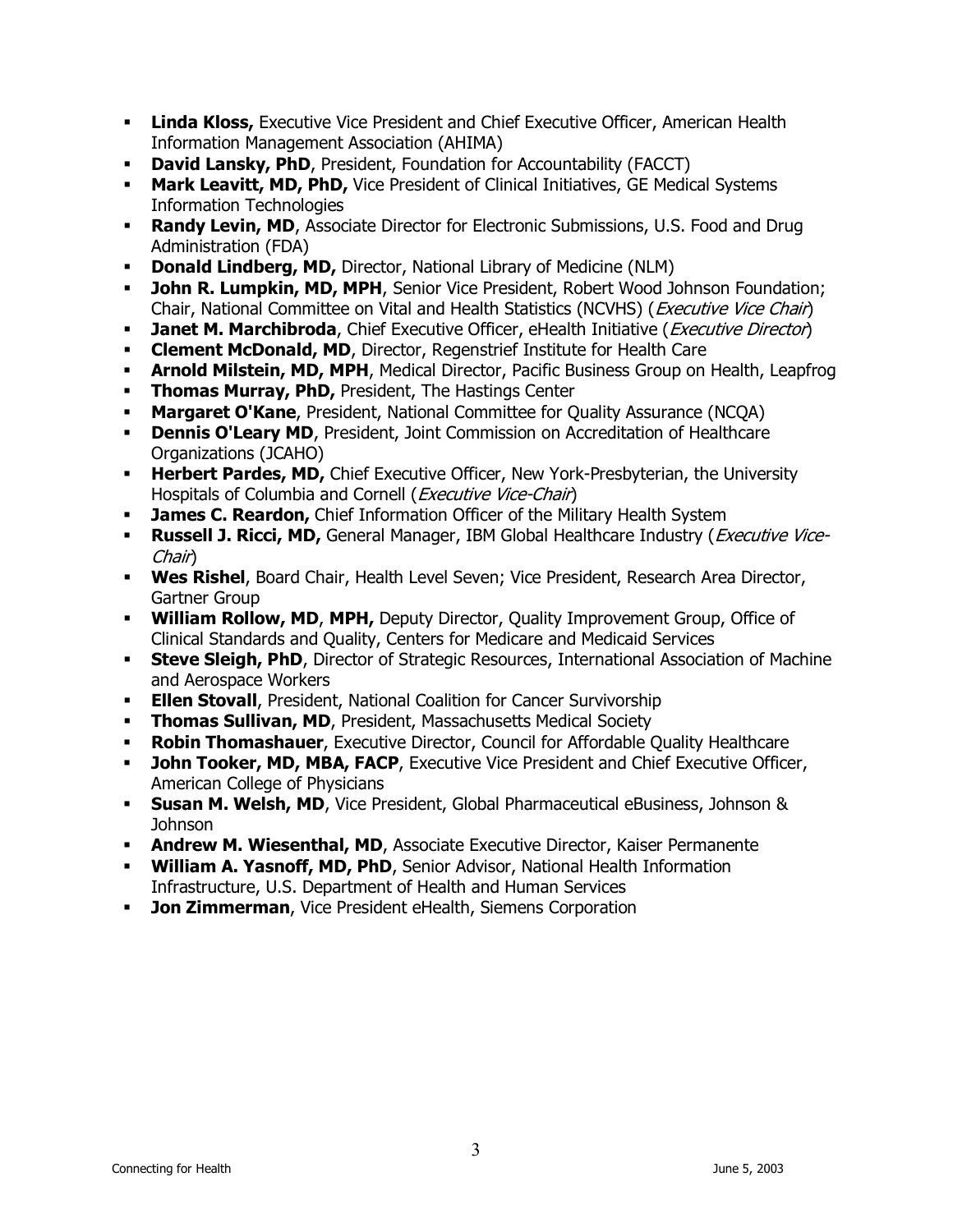## **II. OVERVIEW**

Participants in *Connecting for Health...A Public-Private Collaborative* were challenged at their initial meeting in September of 2002 to agree within nine months on a set of clinical data standards and to put into motion a series of actions designed to accelerate the adoption of those standards. By explicitly characterizing the process as a search for "workable answers," the leaders of the Collaborative recognized that their primary role was neither to exhort nor to report. Instead, the most pressing task was to catalyze specific actions on a national scale that would rapidly clear the way for an interconnected, electronic health information infrastructure.

In pursuing this objective, the Collaborative focused on three key areas:

- Accelerating the rate of adoption of national clinical data standards in order to facilitate true interoperability. This was the task of the Data Standards Working Group.
- Identifying practical strategies and solutions for ensuring the secure and private transmission of medical information. This was the task of the Privacy and Security Working Group.
- Actively working to understand what consumers will need and expect from an interconnected health information system. This was the task of the Personal Health Working Group.

In addition, the members of this Steering Group were asked to articulate a vision for the Collaborative's activities; provide strategic direction and oversight of the three Working Groups; and actively undertake efforts to further the Collaborative's goals.

The results of the activities of the Steering Group and the recommendations from the Working Groups are presented in the short summaries that follow. Each of the Working Groups has also authored a paper that more fully describes its work.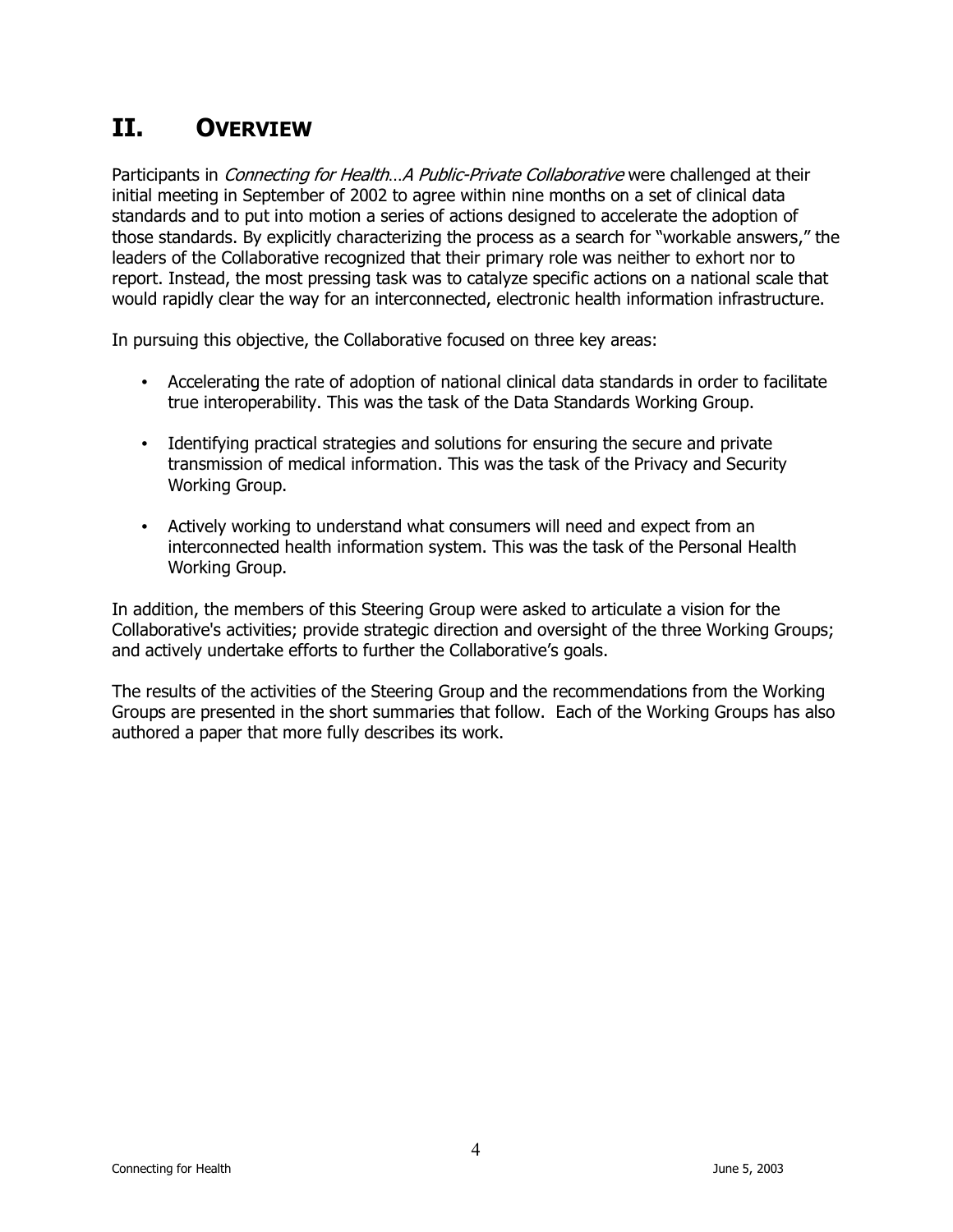## **III. THE TASK AT HAND**

"To deliver care in the 21<sup>st</sup> century, the system must have a health information and communications technology infrastructure that is accessible to all patients and providers." National Academy of Sciences' Institute of Medicine, 2002<sup>1</sup>

ìGrocery stores are more technologically advanced than hospitals. And that, to me, is uncalled for when you spend \$1.4 trillion on the health care delivery system." The Hon. Tommy Thompson, Secretary, Department of Health and Human Services, 2003<sup>2</sup>

#### OUR MISSION

Connecting for Health...A Public-Private Collaborative is working to transform how information flows through all segments of the health care system in order to improve the health and health care of every American. Our twin goals are empowering patients to maintain and improve their health and enabling clinicians and health-care organizations to provide safer and more evidence-based care. Achieving these goals requires creating a dynamic, networked information infrastructure that, in turn, must reliably ensure the private and secure movement of vital health information at the time that it's needed to the place where it's needed.

#### THE NEED FOR CHANGE

Although one of every seven dollars spent on goods or services in the United States goes to health care, our current system is highly fragmented and, in the words of the Institute of Medicine, lacks even "rudimentary" clinical information capabilities. Some estimate that more than 90 percent of the estimated 30 billion health transactions each year are conducted by phone, fax or mail.<sup>3</sup> Vital data sit in paper-based medical records that can neither be accessed easily nor combined into an integrated form to present a clear and complete picture of patient care. Everyone who uses the system constantly confronts large gaps in needed information, be it at the doctorís office, the hospital or at government agencies charged with protecting public health. Physicians spend an estimated 20 to 30 percent of their time searching for and organizing information.4

This information inadequacy is pervasive. Clinicians must often provide care to individuals without knowing what has been done previously and by whom, leading to treatments that may be redundant, ineffective or even dangerous. The problem of adverse drug events alone represents a sizable opportunity for information systems. An estimated 770,000 people are injured due to adverse drug events annually in the  $U.S^{5,6}$ , and up to 70 percent of these incidents may be avoidable.<sup>7, 8,9</sup> Nationwide adoption of advanced computerized order entry

 $\overline{a}$ 

<sup>1</sup> Institute of Medicine, *Fostering Rapid Advances in Health Care*, 2002.

<sup>2</sup> David T. Cook, "Excerpts from a Monitor breakfast on Medicare's long-term challenges," *Christian Science Monitor online*, March 10, 2003. Accessed at: http://www.csmonitor.com/2003/0310/p25s02-usmb.html

<sup>3</sup> Michael Menduno, "apothecary.now," Hospitals and Health Networks, July 1999, 35-36.

<sup>4</sup> Soule D, Handler S, Simplifying data entry in electronic health record systems, *Conference proceedings towards and electronic health record Europe*, 1999, Center for Advancement for Electronic Records.

<sup>5</sup> Lazarou J, Pomeranz B, Corey P, Incidence of adverse drug reactions in hospitalized patients: a meta-analysis of prospective studies, *JAMA*, 1998, 279: 1200-5.

<sup>6</sup> Classen DC, Pestonik SL, Evans RS, et al., Adverse drug events in hospitalized patients, *JAMA*, 1997, 277(4):301-6. 7 Kaiser Permanente, *Clinical Information: Achieving the Vision*, 2002 8

<sup>&</sup>lt;sup>8</sup> Raschke RA, et al., A computer alert system to prevent injury from adverse drug events: development and evaluation in a community teaching hospital, *JAMA*, 1998, 280:1317-20.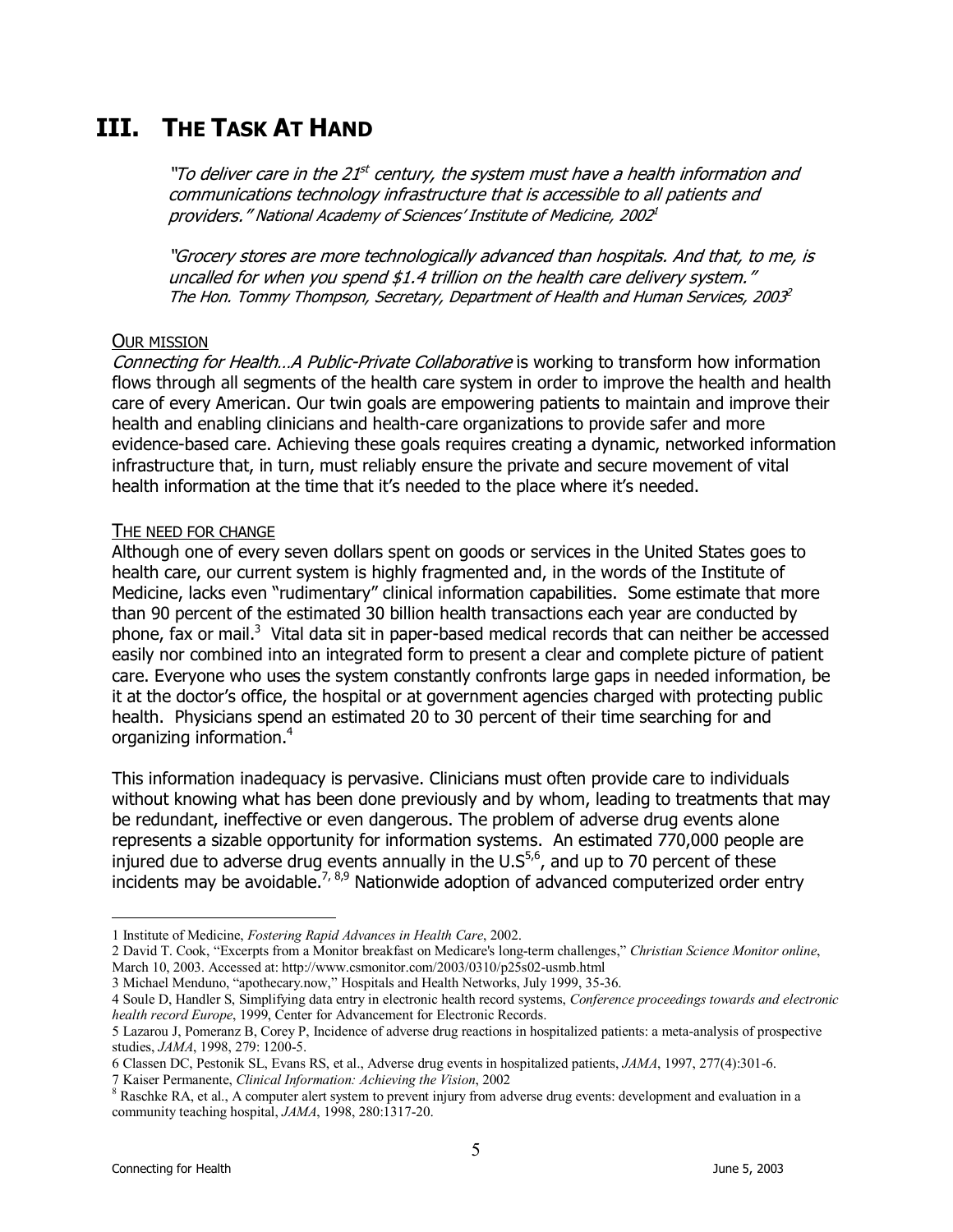systems in ambulatory care could eliminate up to two million adverse drug events and 190,000 hospitalizations per year, and could save up to \$44 billion annually in reduced medication, radiology, laboratory, and hospitalization expenditures.<sup>10</sup>

Conversely, patients who wish to collaborate with their doctors in managing their own health are given little information with which to work. In one survey of 330 patients, 90 percent of respondents believed their personal medical information is so scattered that primary care physicians cannot gain quick access to it. $11$  A study of cases in a clinic found that pertinent patient data were unavailable in 81 percent of cases, with an average of 4 missing items per case. The entire record was unavailable 5 percent of the time.<sup>12</sup> In another study, inadequate availability of patient information, such as the results of laboratory tests, was associated with 18 percent of the medical errors that resulted in adverse drug events<sup>13</sup>, a problem that could be improved by the use of information systems able to communicate with one another.

In addition, the pace of medical research is slowed because important information is difficult to collect and analyze. Moreover, research breakthroughs can take years to reach patients because there's no information infrastructure to help clinicians easily apply that research at the point of care. It takes an average of about 17 years for new knowledge generated in randomized, controlled clinical trials to be incorporated into everyday medical practice, and even then the application of this research remains highly uneven.<sup>14</sup> One big reason for this delay in deploying new data is that nearly 10,000 clinical trials are conducted annually, generating a volume of information far beyond the capacity of any single practitioner to process and implement.<sup>15</sup>

On a broader scale, public health agencies, clinicians and health care organizations struggle to piece together the information needed to identify and respond to a host of health threats that range from naturally occurring disease to deliberate bioterror attacks. Recognizing and responding to this challenge carries large demands for the collection, analysis, coordination and distribution of health information<sup>16</sup>.

Experts estimate that 30 percent of the total dollars spent on healthcare each year are wasted due to administrative and clinical inefficiency.<sup>17</sup> Indeed, a complete tally of the individuals affected by information transfer problems would start with everyone who works in any part of the health care field and extend to everyone who sees a doctor, uses a hospital, undergoes a medical test or takes a prescription medication. This structural inefficiency in information flow in health care further weighs down a system already trying to cope with an aging population, a

<sup>-&</sup>lt;br>9

<sup>&</sup>lt;sup>9</sup> Leape LL, Error in medicine, *JAMA*, 1994, 272: 1851-1857.<br><sup>10</sup> *The Value of Computerized Provider Order Entry in Ambulatory Settings*, Center for Information Technology Leadership, 2003.

<sup>&</sup>lt;sup>11</sup> Denton IC. Will patients use electronic personal health records? Responses from a real-life experience. *J Healthc Inf Manag*. 2001 Fall;15(3):251-9.

<sup>12</sup> Tang PC, Fafchamps D, Shortliffe EH. Traditional medical records as a source of clinical data in the outpatient setting. *Proc* 

*Annu Symp Comput Appl Med Care.* 1994; 575-9.<br><sup>13</sup> Leape LL, Bates DW, Cullen DJ, Cooper J, Demonaco HJ, Gallivan T, et al. Systems analysis of adverse drug events. ADE<br>Prevention Study Group. *JAMA*. 1995:274: 35-43.

<sup>&</sup>lt;sup>14</sup> Balas EA, Boran SA, Managing clinical knowledge for healthcare improvement. *Yearbook of Medical Informatics*, NLM, Bethesda, MD. 65-70; 2000.<br><sup>15</sup> Mark Chassin, "Is Health Care Ready for Six Sigma Quality", *Milbank Quarterly*, 1998.

<sup>&</sup>lt;sup>16</sup> Teich JM, Wagner MackKenzie CF, Schafer KO, The Informatices Response in Terrorism, Disaster and War., J Am Med Inform Assoc. 2002 Mar-Apr, 9(2) 202.

<sup>&</sup>lt;sup>17</sup> Midwest Business Group on Health in collaboration with Juran Institute and the Sevreyn Group, *Reducing the Costs of Poor-Qualtiy Health Care Through Responsible Purchasing Leadership*. Chicago June 2002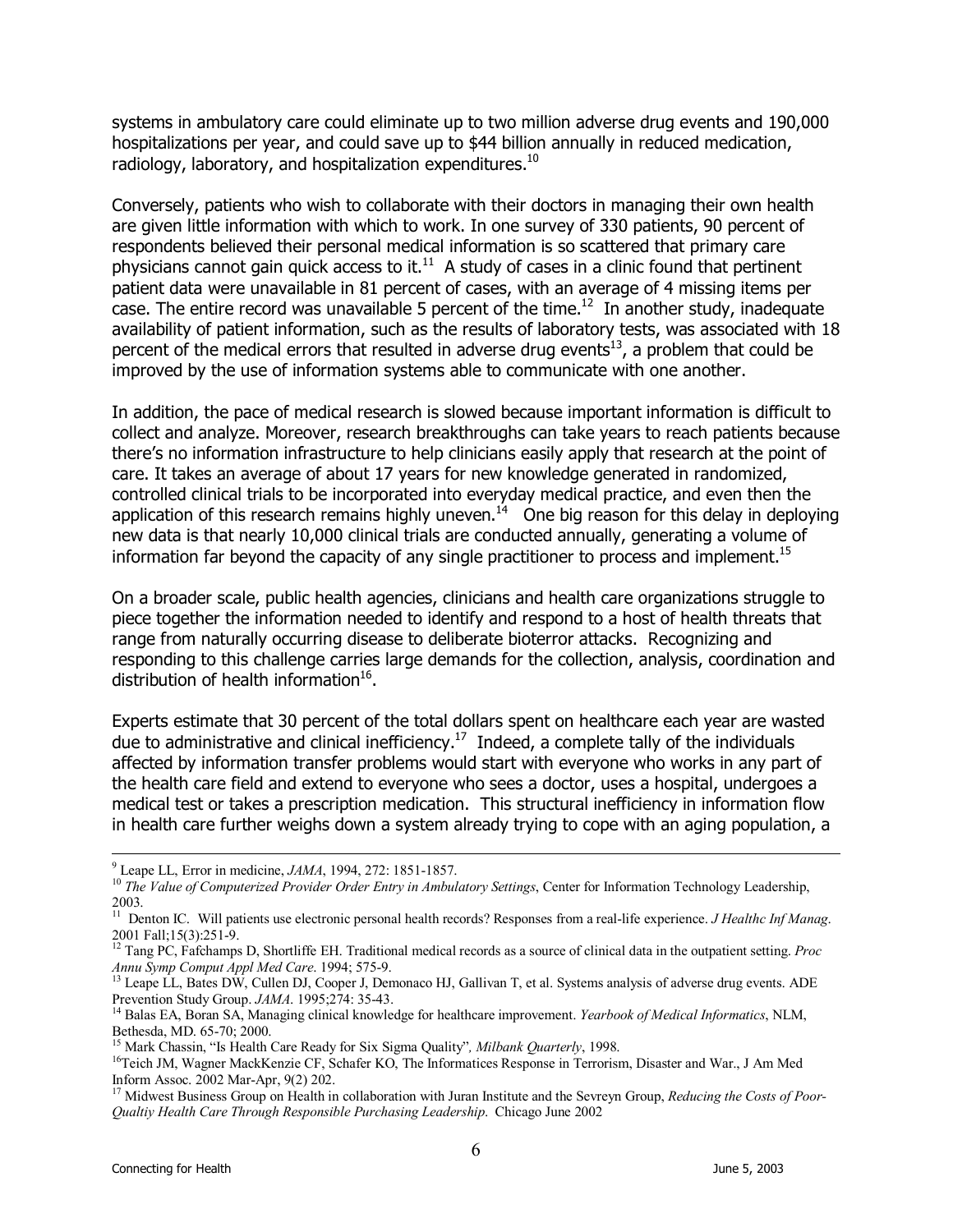swiftly expanding scientific knowledge base and inadequate financial resources dedicated to information technology.

The Connecting for Health collaborative was brought together by the Markle Foundation to serve as a catalyst for sparking changes that can be rapidly implemented in the real world. It consists of over 100 stakeholders representing every part of the health care system  $-$  health care organizations and clinicians, patients, payers, accreditors, government agencies, researchers and health care information systems suppliers. As a critical first step, the Collaborative has taken on the challenge of "interoperability;" that is, addressing the thicket of technical and other issues that must be solved in order for computers at any health care location in the country to be able to exchange and make use of information.

#### THE CASE FOR INTEROPERABILITY

In everyday life, "interoperability" is something we take for granted. A doctor in Peoria, Illinois picks up a telephone, punches in a set of numbers and is connected almost instantly to a doctor in Peoria, Arizona. It doesn't matter that one doctor's phone uses a wireless network while the other is tethered to a cord. It does not matter that each doctor's telephone is a different model made at a different time by a different manufacturer; that the phones are connected locally by different carriers; and that the call must travel across a telecommunications network built over a period of many years by a wholly separate set of organizations.

By contrast, a sophisticated medical information system sitting in a doctor's office is frequently unable to communicate with a laboratory or pharmacy system in the hospital down the block, with the information system at a physicians' group across town or with the system at a health insurer or public health agency. Even if information can be transmitted and received, there is no assurance that the full depth and breadth of information from one system will be comprehensible to another system.

Interoperability is meant to ensure the rapid flow of secure, private and digitized information relevant to all facets of patient care, ranging from common administrative tasks to rarefied clinical minutiae. Just as the stethoscope enabled  $19<sup>th</sup>$ -century clinicians to hear body sounds they had never heard before (new information) and to hear familiar sounds with new clarity (old information in an improved and more useful context), interoperability can open the way for  $21<sup>st</sup>$ -century clinicians to take advantage of a torrent of new and more usable information. There will be information at the "point of care" (where patients are treated); information for research into new treatments; and information that can be fed back in an interactive learning environment to improve the safety and effectiveness of the treatments we use today.

The benefits of building this new information infrastructure will extend to clinicians trying to provide the best care to individual patients, researchers looking for new treatments and insurers trying to pay claims. Patients, meanwhile, will be able to access the information they need to assemble a personal health record and collaborate with their doctors.

More broadly, the ability to aggregate digitized information for rapid and thorough analysis  $$ while meeting strict privacy rules -- can also help to protect and improve the health of entire populations, whether the threat comes from naturally occurring disease or from deliberate attack.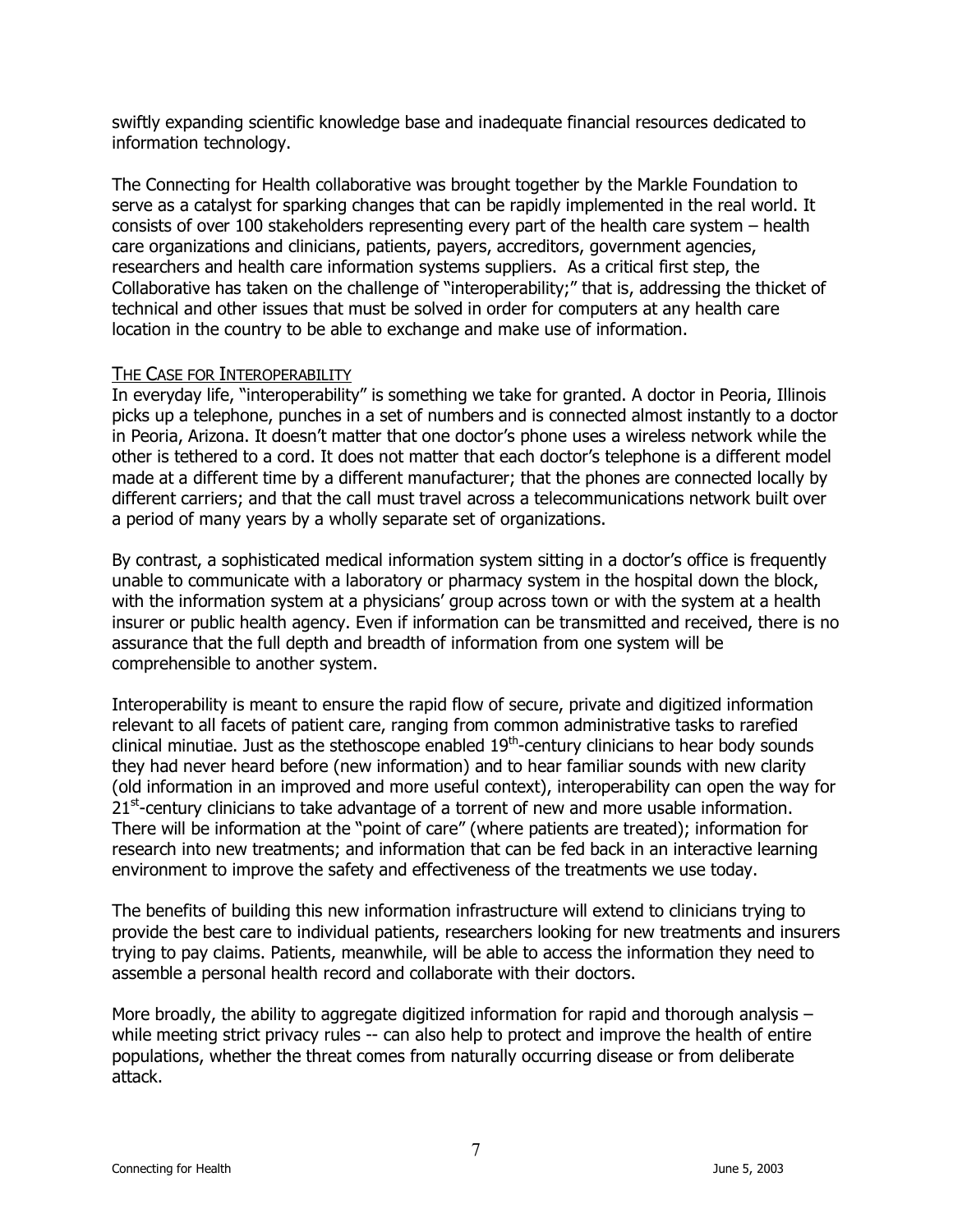#### THE ROAD AHEAD

The diverse participants in Connecting for Health strongly believe that the time has come to break open the logjam preventing the flow of vital health care information. They recognize that while the technical barriers that once stood in the way of enabling this flow can be removed, other barriers will continue to exist. While a fully interoperable health care infrastructure, once created, will yield ongoing value in terms of quality, safety, and cost-effectiveness, getting there will require leadership as well as innovative investment, reimbursement, and business strategies to assist hospitals, practicing clinicians, and other healthcare organizations with migration. Finally, they recognize that while they are building on the hard work of those who have gone before, success still will require profound and systemic cultural changes.

To foster a system of dynamic connectedness, the public and private sectors must learn to cooperate in a way that maximizes the benefits of their complementary expertise and experience. Those working in the trenches of the health care system must replace a culture of information ownership with a new culture of information guardianship, and they must agree on rules and policies for data sharing that embed this sense of guardianship within bedrock values of privacy, security and respect for patients. Those who lead health care organizations or make health care policy must advocate for information technology to be installed and used to the fullest degree possible.

Although the technical and economic barriers to interoperability are substantial, the potential rewards are even greater. In the  $19<sup>th</sup>$  century, standardizing the width (gauge) of railroad tracks literally required stopping trains over a stretch of hundreds of miles at a time while teams of men dug up old tracks and put down new ones. Yet interoperability in long-distance transportation was critical to opening up the interior of the nation to settlement and binding together both sides of the continent. Moreover, it set in motion a series of profound changes, with perhaps the most famous example being the decision to make railroad scheduling more efficient by taking away each individual town's freedom to set its own time and switching to our current system of standard time zones.

The America of the  $19<sup>th</sup>$  century was tied together by steel rails. The America of the  $21<sup>st</sup>$  century is increasingly tied together by shared information. We believe there is no sector of life where information technology is more important than in health care. By emphasizing implementable standards within a culture of guardianship, we hope to fundamentally change the way in which the health care system gathers, stores and uses clinical information. In nine months of working together, we believe that the participants in Connecting for Health have taken significant steps towards achieving that ambitious goal.

By acting both collaboratively and decisively, participants in Connecting for Health have begun to pave the way for vital health information to enable the best patient care. By acting both collaboratively and decisively, participants in Connecting for Health have demonstrated that blending together the knowledge and experience of the public and private sectors can provide a formula for progress, not paralysis. By acting both collaboratively and decisively, participants in Connecting for Health are working to ensure that the extraordinary potential of information technology to improve the health and health care of each citizen is translated into everyday use as quickly and as effectively as possible. The result will be nothing less than a quantum leap in the breadth, depth, clarity and timeliness of the vital information available to doctors and patients alike.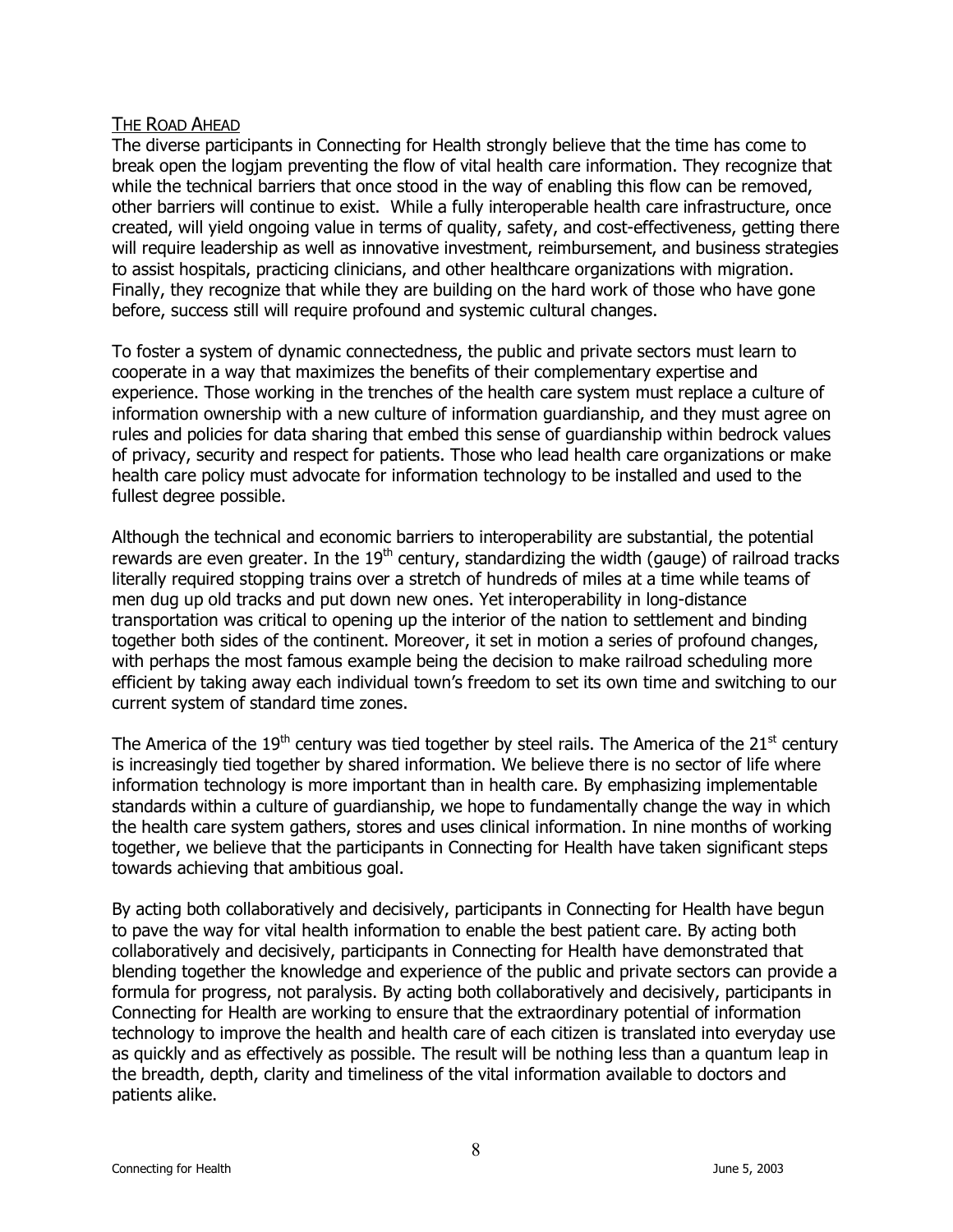## **III. A TALLY OF ACCOMPLISHMENTS**

#### THE STEERING GROUP COMMITMENT TO ACTION

The Steering Group, collectively and individually represent a driving force in health care. They are leaders, decision makers and visionaries in their own right. Their individual commitments and statements represent both the desire and *the will to* transform this vision into reality.

These remarkable statements are attached at the *end of this document*.

#### ACHIEVING OUR THREE OBJECTIVES

#### **1. DATA STANDARDS-A MEANS TO AN END**

#### THE RATIONALE

In order to fully address the challenges of improving patient safety and quality of care, we must move from "siloed" information systems toward an effective information infrastructure. This new infrastructure should enable rapid, secure, private, and integrated communication among varying information systems. All stakeholders have much to gain from data standards adoption and interoperability. Standards, though, are only a means to an end. The ultimate goal is to transform clinical, administrative and financial transactions in order to "dramatically improve the effectiveness, safety and timeliness of the health care system," as the Institute of Medicine noted in its 2002 report, *Fostering Rapid Advances in Health Care*.<sup>18</sup>

#### THE GOAL

Interoperability is the critical first step in the creation of a "dynamic connectedness" that allows the movement of necessary health information to where it's needed, when it's needed, in a private and secure manner. The Data Standards Working Group concluded that driving the use of interoperable health care systems in the real world require addressing the following key components:

- 1. Identification of necessary standards
- 2. Identification of necessary standards that are already "adoption-ready"
- 3. Identification of the actions needed to make all standards "adoption-ready"
- 4. Demonstration of the value of standards-based electronic data and systems

 $\overline{a}$ <sup>18</sup> Op. cit., Institute of Medicine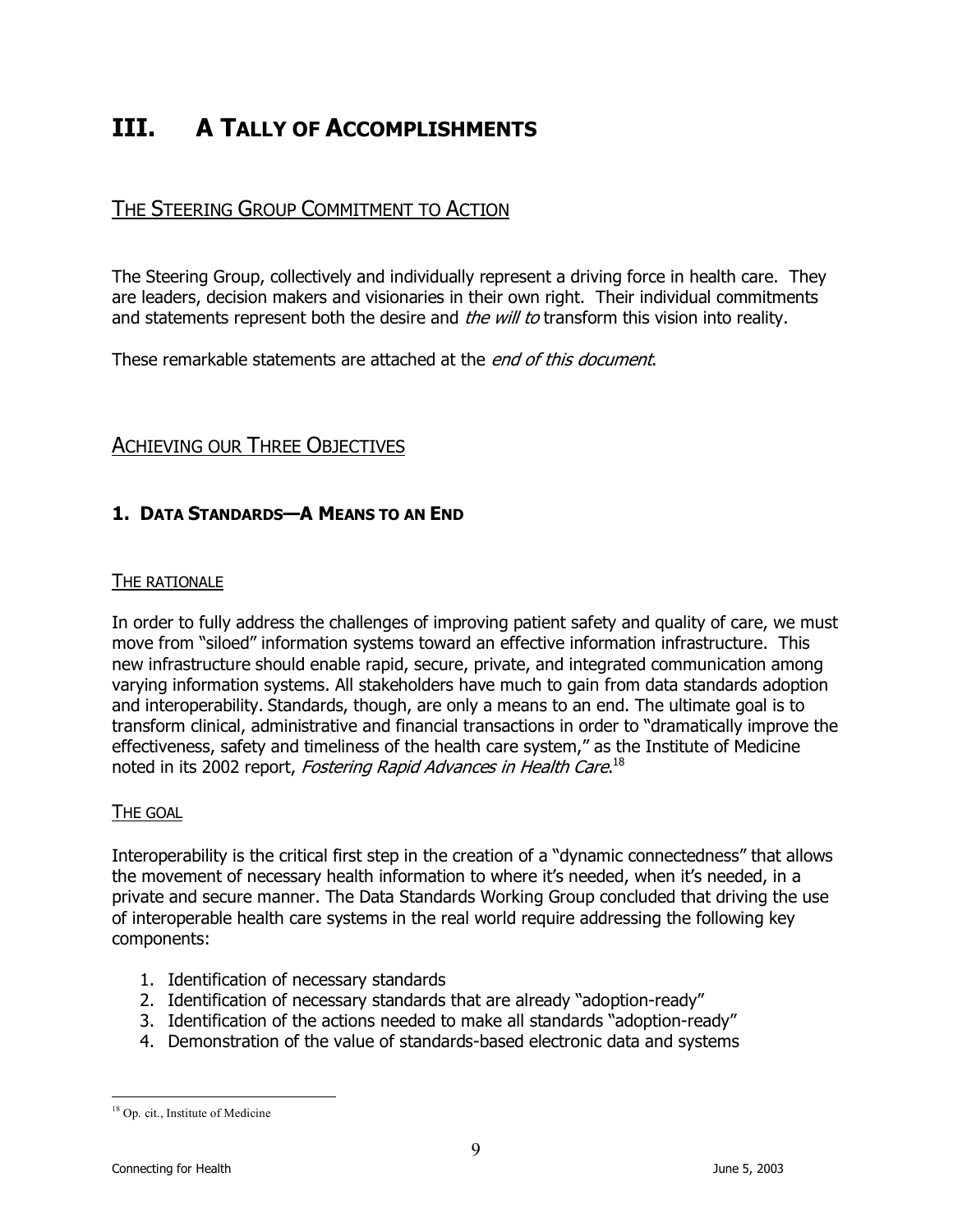- 5. Development of a migration framework and strategy for reaching system-wide interoperability
- 6. Commitment and action

#### WE AGREED THAT

Sufficiently robust standards are currently available today to support the migration to an interoperable health care environment. This migration relies on evolutionary change towards a revolutionary goal. There is a first set of standards that are "ready to move to adoption". Identifying them, and agreeing to them, created the focus of our work in the 9 months of the initiative. These include: HL7 v2.x data interchange standard, the HL7 Reference Information Model, the DICOM standard for imaging, the NCPDP SCRIPT prescription drug information standard, the LOINC vocabulary for laboratory tests, the IEEE/CEN/ISO 1073 medical device communication standard, the ASC X12 administrative transaction standard, HL7 Data Types, Clinical Document Architecture (CDA), and the HL7 Clinical Context Management Specification (CCOW).

Work remains to be done in a number of other domains, including standards related to terminology (and their uniform distribution within the National Library of Medicineís Unified Medical Language System (UMLS)), clinical templates, clinical guidelines, representation of business rules, representation of decision support rules, data elements, disease registries, tool sets, security, identifiers, and the electronic health record. While the Data Standards Working Group will report on these more fully, their readiness varies widely.

The full implementation of standards will require more effective processes for and ongoing investment in standards development, support and maintenance, migration, and integration.

A successful migration framework will also require particular attention to an ongoing need for leadership, a culture of cooperation versus competition, sound privacy and security policies and practices, architectural solutions, sustainable models, and support for real-world implementation. A range of supporting tools will need to be developed and implemented to assist health care organizations in migrating to standards, including implementation guides, conformance processes, and educational materials.

Demonstration and implementation projects are critical to the migration toward an interoperable, electronic healthcare system, in that they test and evaluate feasibility, uncover additional barriers and workable solutions to overcome them, provide replicable practices and tools for others, confirm value for a wide range community stakeholders and build awareness of the benefits.

Critical cultural issues must be addressed in order to create an interoperable health care system that has the characteristics of a dynamic networked information infrastructure. These issues include creating:

- ! A cooperative, collaborative relationship between government, business, academia, health care organizations, clinicians and patients.
- ! A clear and actionable consensus by both the public and private sectors on the standards to be adopted.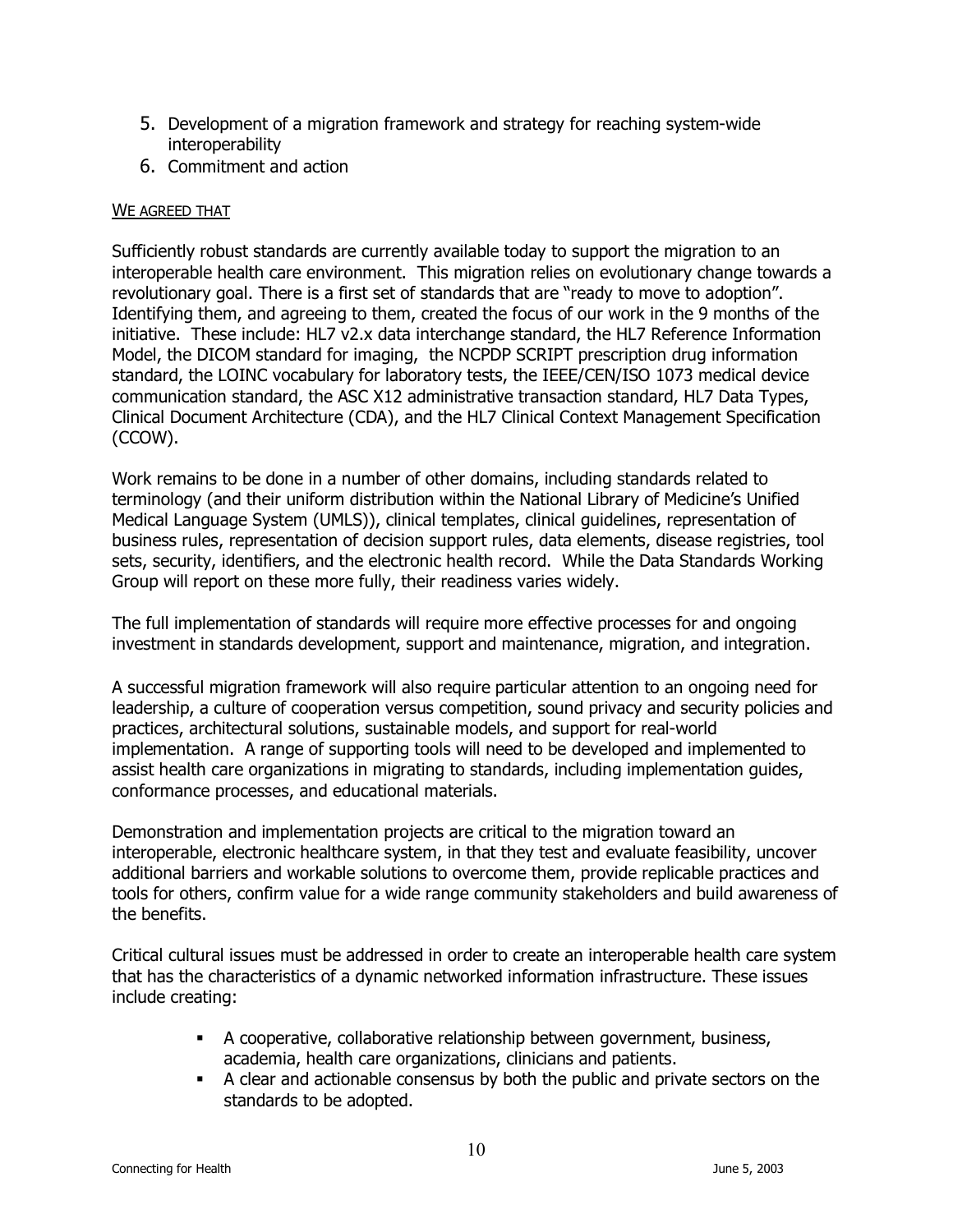! A clear consensus at all levels of the delivery system about the need for standards.

Creation of an interoperable health care system that is sustainable over time requires a clear and workable model for value and sustainability. For that to occur, there must be:

- ! Clear economic value assigned to both quality and safety in health care.
- ! Planned investments by both the public and private sectors over the course of a timetable delineated in advance.
- ! Alignment of incentives across multiple stakeholders in order to more closely tie the investment costs to the expected benefits.

The clinical community must play an active role in efforts to migrate toward an interoperable health care system across the entire range of ambulatory and inpatient settings. This requires:

- ! Leadership and commitment to cultural and operational change
- ! Activities related to clinical content and terminology
- **EXECUTE:** Investment of resources
- ! A focus on the end goal on delivering higher-quality, safer care

#### **2. PRIVACY AND SECURITY—THE CRITICAL INGREDIENTS FOR TRUST**

#### THE RATIONALE

Collaboration and sharing data within and across enterprises is critical for improving patient care, enhancing interactions between clinicians and patients, and strengthening public health. However, all parties agree that sharing electronic health information can occur only if reliable mechanisms exist to protect the security and privacy of patient information.

#### THE GOAL

The goal of the Privacy and Security Working Group was to seek out noteworthy privacy and security practices that are currently in use in order to show that creative solutions are both possible and affordable. In light of the group's tight deadline, we did not set out to conduct a comprehensive survey of practices currently being utilized nor did we attempt to evaluate where a particular organization would rank in its privacy and security practices. Instead, the Working Group identified health care entities that have developed noteworthy technical and managerial practices; i.e., practices that demonstrate the protection of privacy and security while making broad and creative uses of electronic health information. These entities were identified through a review of literature and reports, and through the extensive knowledge of the industry that exists within the membership of both the Working Group and Steering Group.

#### WE AGREED THAT

An interconnected health care system must be permeated by comprehensive, consistent, and reliable privacy and security practices.

Health care organizations and clinicians can benefit from the identification and dissemination of noteworthy privacy and security practices that have been shown to be feasible, and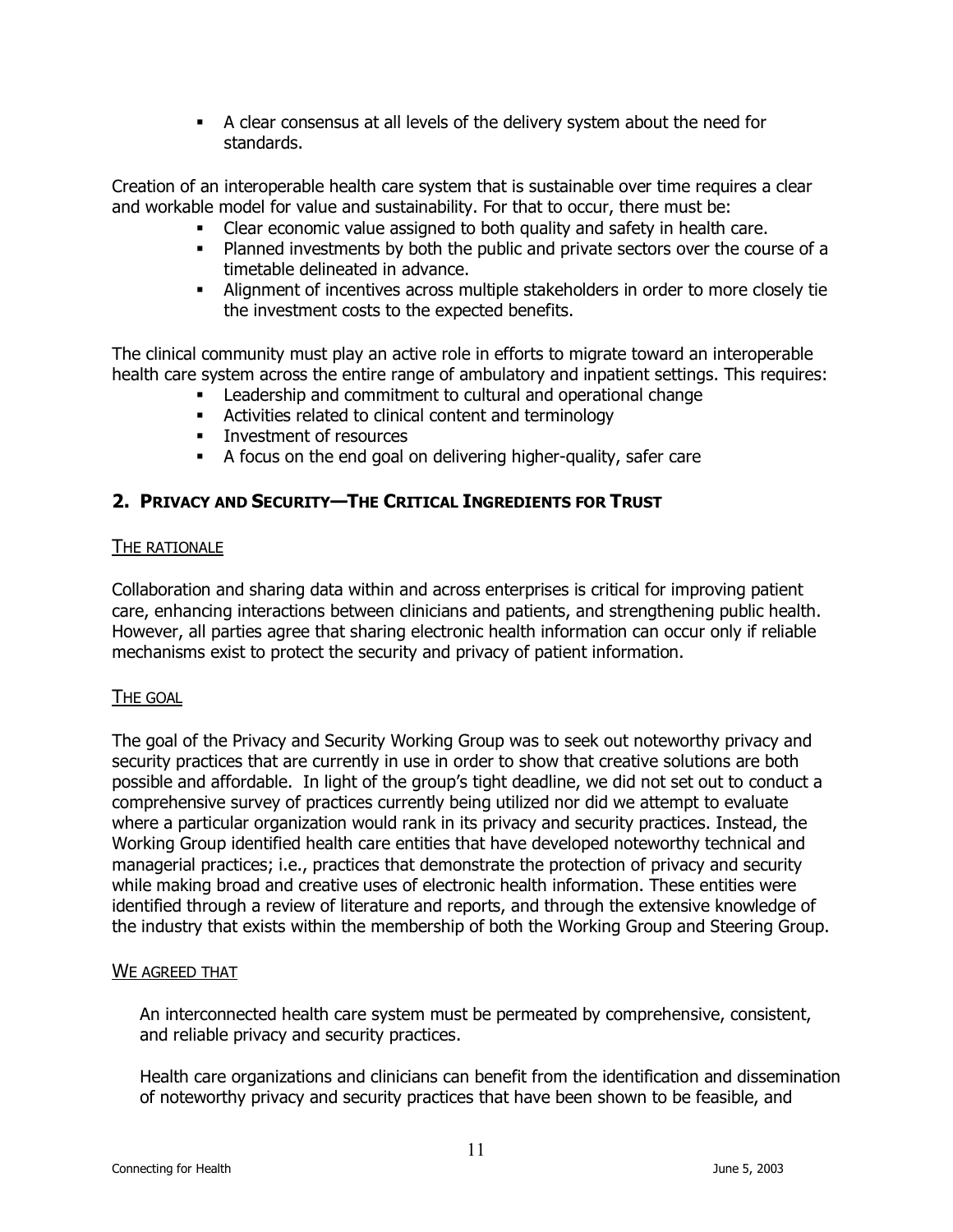whose use has demonstrated the advantages of an interconnected health care system. Identifying these practices can promote their deployment.

Noteworthy privacy practices can be found in a wide variety of clinical practice settings.

Noteworthy practices exhibited at least some of these fourteen principles:

- **Trustworthy can be relied on by patients to protect their health information**
- **Improved care for the patient supported the implementation of practices or** programs that enhance quality of care
- . Increased patient involvement provided opportunities for the patient to understand and engage in their care
- **Enhanced the health care relationship improved communication between patients,** health care organizations and clinicians
- **Transparent provided clear and complete information to patients about their** methods and scope
- **Interoperable increased the access to information from independent health care** systems
- $\blacksquare$  User friendly were easily understood and learned by the users
- $\blacksquare$  Ubiquitous applied to all data within the scope of the practice
- **EXECO SCALABLE F COULD SCALABLE F** Scalable  $-$  could be adopted by organizations of differing size and complexity
- **Example Sustainable could be funded as part of ongoing operational budgets**
- $\blacksquare$  Enabled specific health care functions  $\blacksquare$  allowed patients, health care organizations and clinicians to participate in healthcare in ways that are not readily feasible without the use of private and secure information technology
- $\blacksquare$  Enhanced the ability to protect public health  $\blacksquare$  supported public health reporting and surveillance
- **IMPROVE the ability to measure, study, research facilitated the creation of and** access to data for research purposes
- $\blacksquare$  Balance cost and risk were seen by the implementing organizations as having sufficient value to justify their investment in the practice

Noteworthy practices exist and can be incorporated into a range of interconnected health care activities including:

- 1. Secure electronic communication
	- **Personal patient web pages**
	- **Secure e-mail**
	- ! Secure patient access to medical records
- 2. Monitoring patients
	- ! Secure communication from in-home monitoring device with integrated internet access
	- **Electronic transmission of glucose and blood pressure readings**
	- ! On-line video conferencing with case managers
	- ! On-line patient access to care plans
- 3. Sharing data across enterprises
	- ! Governance model for community-wide data sharing for patient care, research and public health
	- **Emergency room (ER) data collection for public health surveillance**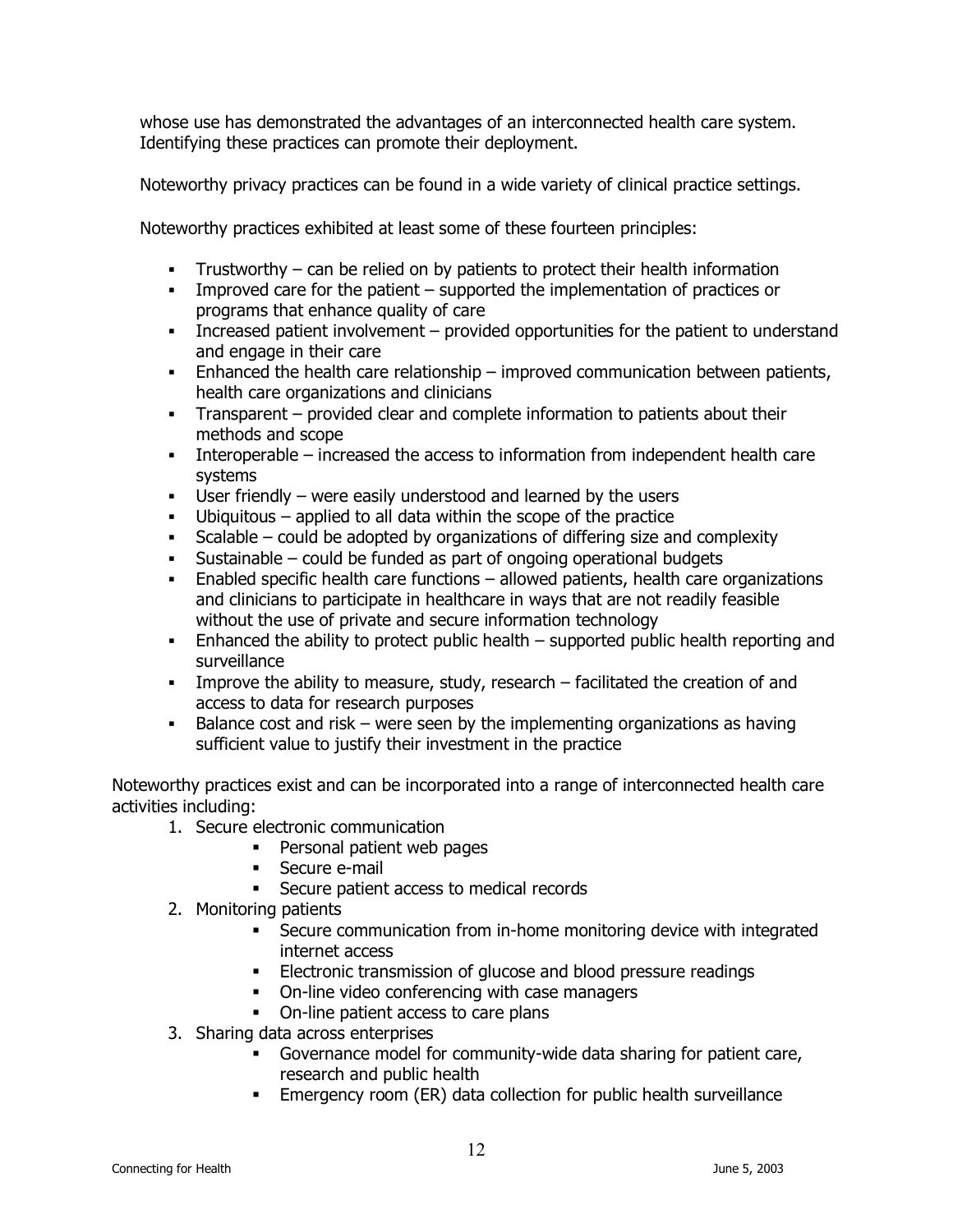- ! Multi-stakeholder data sharing for public health surveillance
- Data use agreements
- 4. Screening e-mail for personal health information (PHI)
	- ! Creation of secure web sites for e-mail exchange with patients, health care organizations, clinicians, and vendors
	- ! Established policies for employees to send e-mail securely
	- ! Automated lexicon to screen and block e-mail with PHI
- 5. Patient access to medical records when they do not have a regular source of care
	- ! Web based personal health record
	- ! Patient controls access to record
	- ! Clinicians and patients can add to the record
	- ! Project targeted at a migrant health population
- 6. Controlling access to PHI
	- ! Detailed constraints on access based on role
	- ! Break the glass function to override routine access constraints
	- **Tracking of access**
- 7. Tracking access to PHI
	- ! Development of detailed and routine audit trails
	- ! Use of audit trails to investigate possible privacy breaches
	- ! Allowing patients access to the audit trail of accesses to their data
- 8. Authenticating users
	- ! Single sign-on for clinician and health care organization access to multiple applications
	- ! Personal key infrastructure for communication among patients and case managers
- 9. Training users
	- ! Web-based training for employees
	- ! Role based and general training
- 10. Measuring privacy and security performance
	- ! Routine reports on key privacy indicators
	- **•** Development of a privacy compliance plan

#### **3. PERSONAL HEALTH-THE PROMISE AHEAD**

#### THE RATIONALE

Because no single clinician or health care entity has possession of all the health information belonging to a single individual, it is important to give individuals the opportunity to have more access and control over their personal health information. Moreover, we believe that giving individuals access to and control over their personal health information will bring benefits to them and to the entire health care system. These include:

- ! Better ability of patients to maintain health and manage their health care
- ! More reliable care; e.g., in emergency situations
- **.** Better quality and safer health care by using computers to identify possible problems
- ! More efficient care, with less duplication of tests and quicker access to results
- ! More effective communication and collaboration between patients, doctors, pharmacies, and others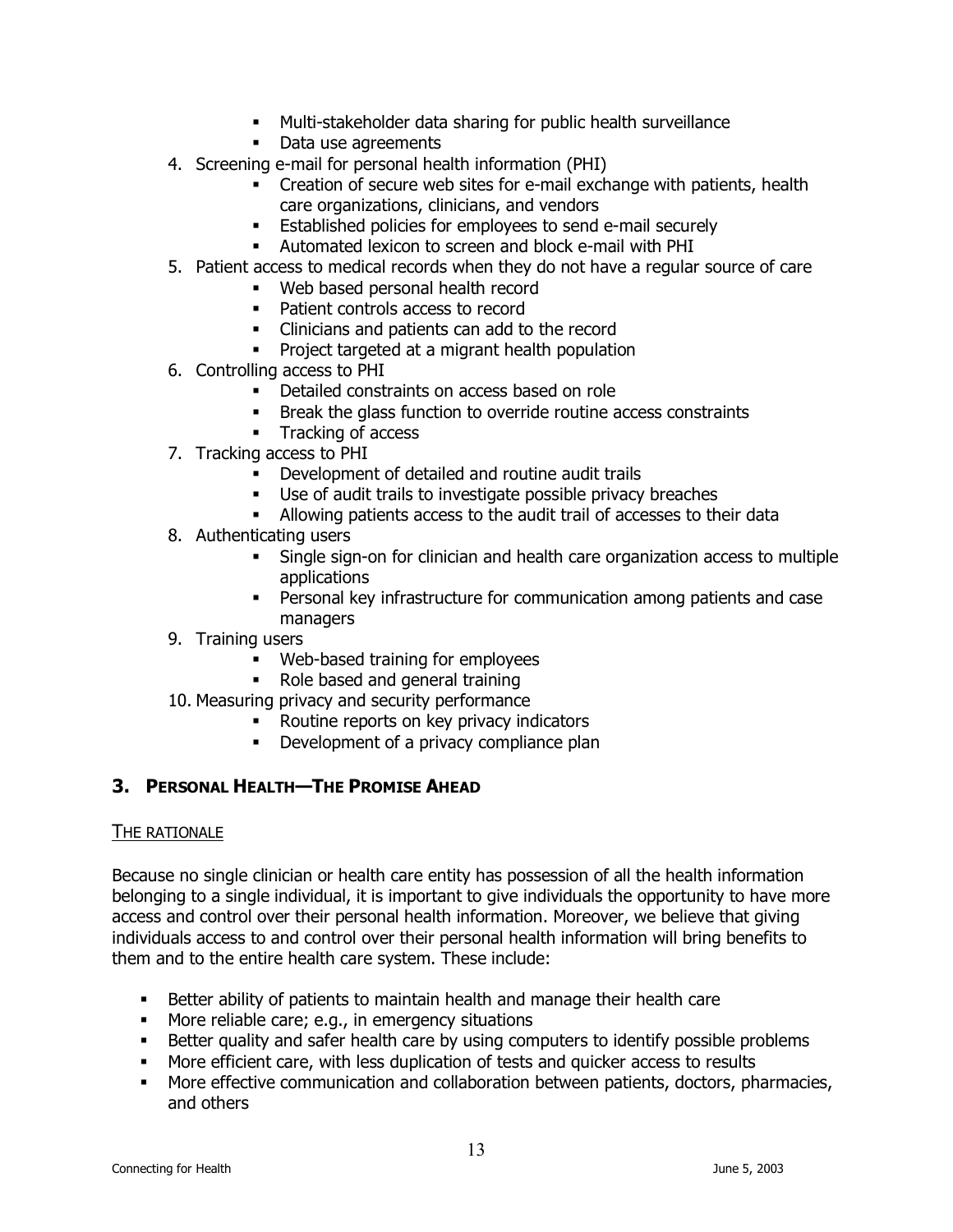! Improved satisfaction, lower cost and greater choice

#### THE GOAL

The goals of the Personal Health Working Group were to define high-level characteristics of the personal health record; identify consumer requirements and concerns related to that personal health record; and disseminate those findings.

#### WE AGREED THAT

The makeup of a personal health record (PHR) should be defined clearly, including the information it contains, and standards for accessing and sharing that information. Those managing personal health information  $-$  doctors, hospitals, pharmacies, insurers - should collaborate with each other to make it possible for people to access and integrate their own health information. Every individual should have the opportunity to access his/her personal health information and control how it is shared.

Many of the issues that need to be addressed in order to enable people to access their medical information are identical to those that must be overcome to achieve a health information infrastructure that is able to mobilize information to improve the quality of care delivered to patients, conduct timely research to improve health outcomes, and to bolster the public health infrastructure. These issues include an environment that encourages collaboration among local health care organizations and clinicians, the adoption of uniform data standards that would allow a person to bring together all of their health information from different clinicians and health care organizations, and a clear understanding of the balance between privacy and security and convenient access to vital health information. One issue that requires special attention however is the lack of public understanding of the dangers that now exist because they and their doctors donít have adequate, timely, and consistent information available to make health care decisions and manage health day-to-day.

Those managing personal health information are stewards of that data. These individuals and organizations must collaborate with one another  $-$  particularly within communities  $-$  to ensure that individuals:

- ! Have access to their personal health information
- ! Understand how to use that information to better manage their health and health care.

Consumer advocacy groups should help individuals:

- ! Recognize the value of personal health information in improving health and health care
- . Understand the different levels of privacy that may be most appropriate for different situations.

#### **Acknowledgement**

The Markle Foundation would like to thank the members of the Connecting for Health Steering Group and all the members of the Working Groups for their extraordinary contributions, which have provided the rich substance of this report. We would also like to acknowledge the superb help of Michael L. Millenson, a senior adviser to the Foundation, in the drafting of this report.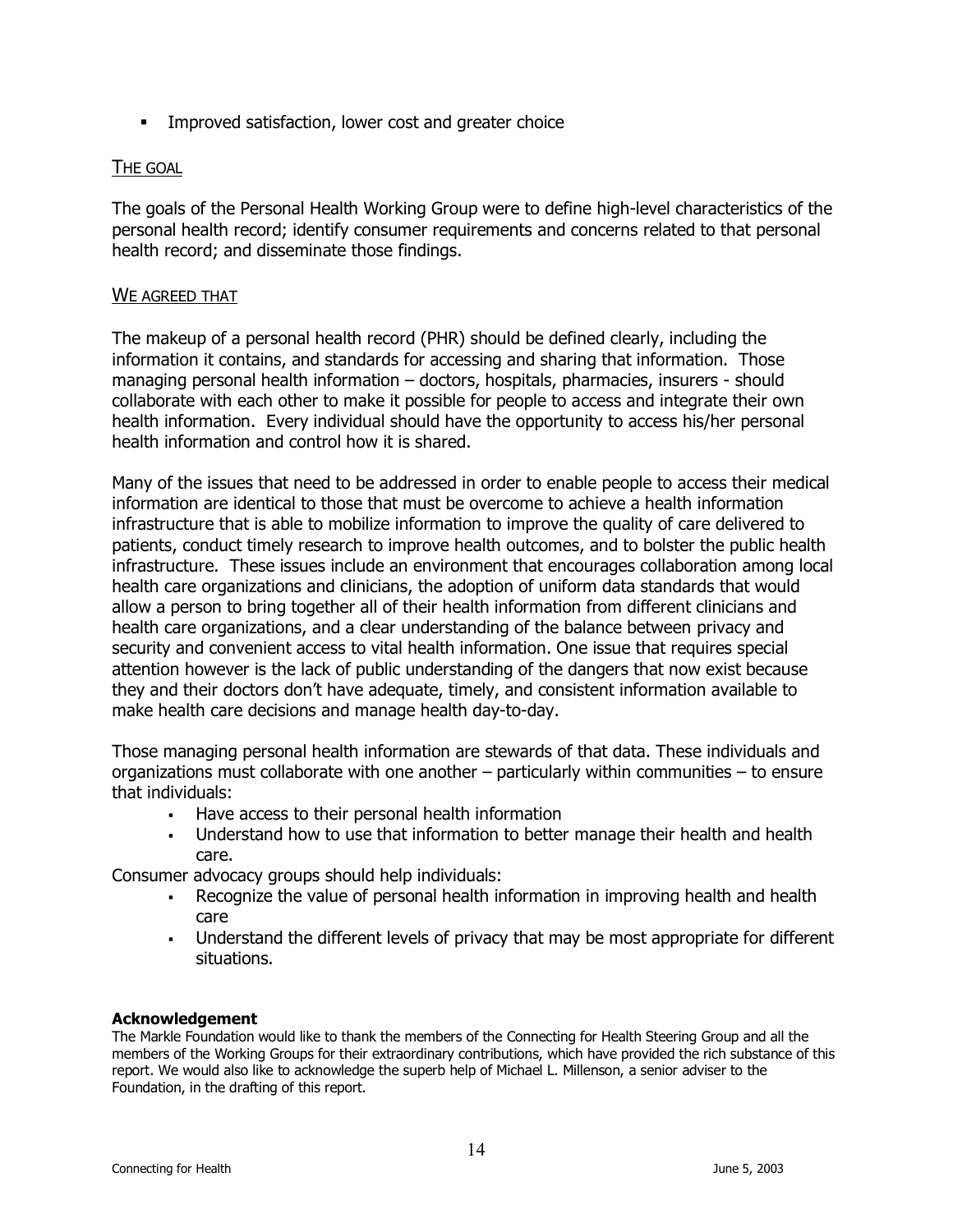## **CONNECTING FOR HEALTH STEERING GROUP INDIVIDUAL COMMITMENT TO ACTION**

The Steering Group, collectively and individually represent a driving force in health care. They are leaders, decision makers and visionaries in their own right. Their individual commitments and statements represent both the desire and *the will to* transform this vision into reality.

#### **James P. Bradley, Chief Executive Officer, RxHub**

RxHubís mission is to connect the prescribing industry so that decision support information may be electronically exchanged between physicians, pharmacists and payers to improve patient safety, enhance the continuity and quality of patient care, and reduce health care costs. RxHub continues to drive standardization and the adoption of interoperable systems—and has incorporated the standards proposed by Connecting for Health in its various applications. RxHub will continue to demonstrate and enhance the advantages of electronic connectivity among industry participants by providing vital information at the point of care in order to help achieve safer outcomes.

#### **Claire Broome, MD, Senior Advisor, Integrated Health Information Systems, Office Of the Director, The Centers for Disease Control and Prevention**

CDC believes the use of data standards in clinical information systems is vital to improving our public health system. Interoperable clinical systems will help us more effectively use electronic data in clinical information systems to address the critical functions necessary to protect the public's health, including detection and monitoring, analysis, alerting and communications, and response. Such electronic partnership will increase the timeliness, completeness, and accuracy of information available to public health, while decreasing the burden on clinical partners to provide appropriate data. It will also enhance the ability to get up to the minute information back to clinical partners, for example when a new or emerging disease occurs.

CDC is strongly supportive of accelerating interoperability in healthcare information systems, and we have also been strengthening the capacity of the public health system in this country to be able to receive appropriate standard electronic data. The Public Health Information Network (PHIN) and the National Electronic Disease Surveillance System (NEDSS) provide a common, integrated, and standards-based framework through which we enable electronic realtime data flow, computer-assisted analysis, decision support, professional collaboration, and rapid dissemination of information to public health agencies, and also from public health agencies to clinical partners. Through those initiatives, we are embedding standards such as the ones endorsed by Connecting for Health in the broad range of information systems needed to support the public's health. In partnership with the eHealth Initiative, we have produced public health implementation guides-- specific tools to help in implementing the standards.

In addition, we are active participants in the work of the Consolidated Health Informatics' eGov Initiative-an interagency government initiative designed to promote the adoption of standards within federal government. Finally, as part of our participation in Connecting for Health, we have been partners in the Healthcare Collaborative Network project, which demonstrates both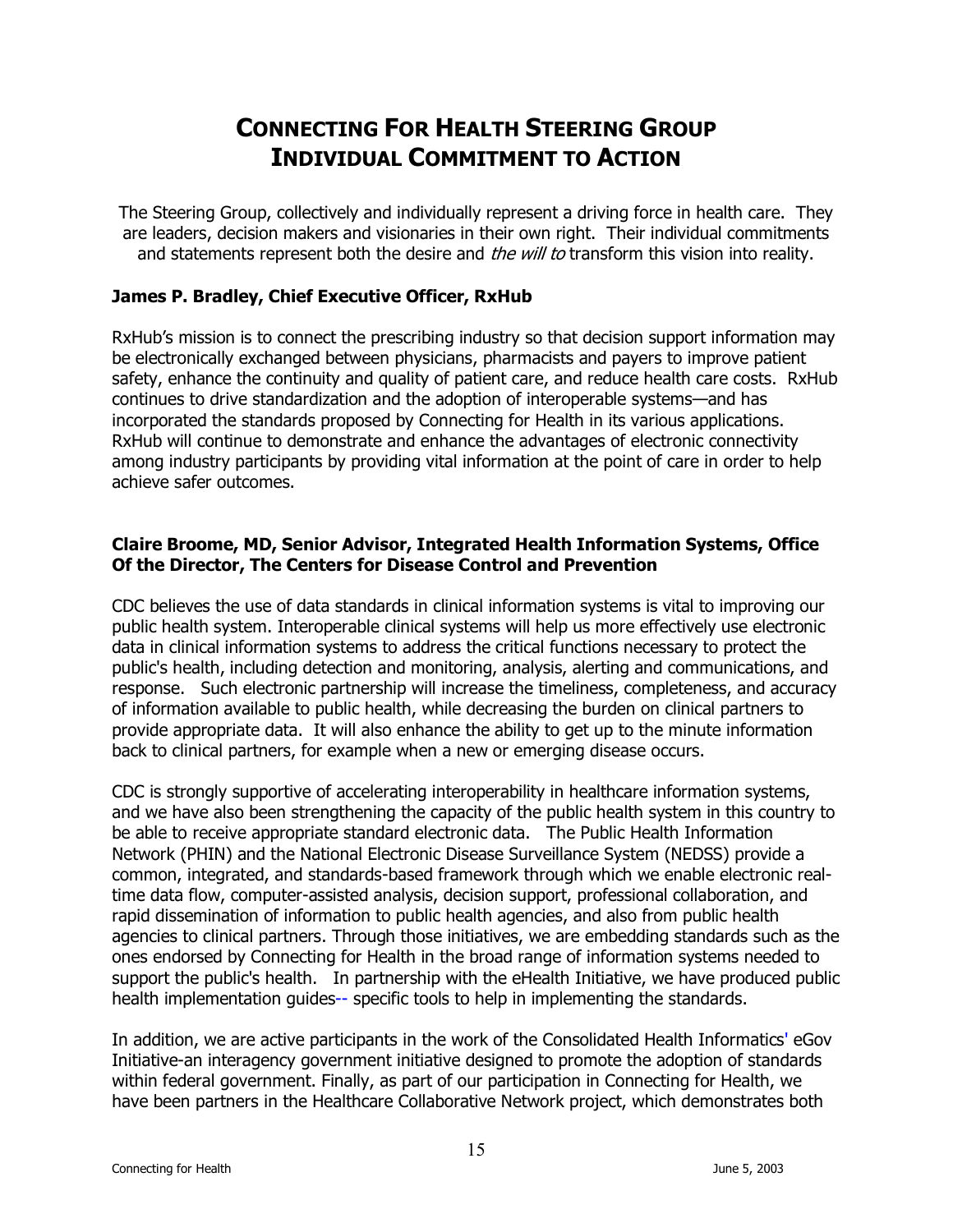the technical feasibility and value of an interconnected, electronic, standards-based model of data interchange to many stakeholders in the health care system, to support higher quality and safer care for patients.

#### **Gwendolyn A. Brown, Director, Health Care Policy, EDS, Global Government Affairs**

EDS is dedicated to the need for interoperability in healthcare. We believe that the health care information systems community has a critical role to play in driving towards a standards-based, interoperable health care system. EDS is dedicated to open standards and encourages the software application vendors with which it does business, to incorporate all of the standards proposed by Connecting for Health in their various applications. In addition, we will continue to play a role supporting the maintenance and the creation of standards through standards development organization activities. In addition, we plan to continue to incorporate open standards into our many federal and community-based initiatives.

#### **Nancy G. Brown, Senior Vice President, Strategic Planning, McKesson Corporation**

McKesson Corporation has been committed to providing information solutions that improve patient safety and is dedicated to the need for interoperability in healthcare. We believe that the vendor community has a critical role to play in driving towards a standards-based, interoperable health care system. McKesson Corporation already incorporates, or will incorporate, all of the standards proposed by Connecting for Health in its various applications. In addition, we will continue to play a role supporting the maintenance and the creation of standards through standards development organization activities. Finally, we are participating in the Healthcare Collaborative Network project to demonstrate our commitment to the value of using information technology and standards in today's health care system

#### **Garry Carneal, President and CEO, URAC**

URAC will promote the use of clinical and electronic data standards in its various accreditation programs to promote a more integrated and interoperable health information management system throughout the Nation. Based upon the Connecting for Health recommendations, URAC will evaluate the opportunities to embed clinical and electronic standards into its quality improvement efforts and performance measurement systems. URAC recognizes the critical role that the Connecting for Health initiative is taking on, in part by developing national standards and protocols to address many elements of the health care system that are currently fragmented and siloed. Without a doubt, the Connecting for Health effort represents a real opportunity to both improve patient care and increase the efficiency of the U.S. health care system.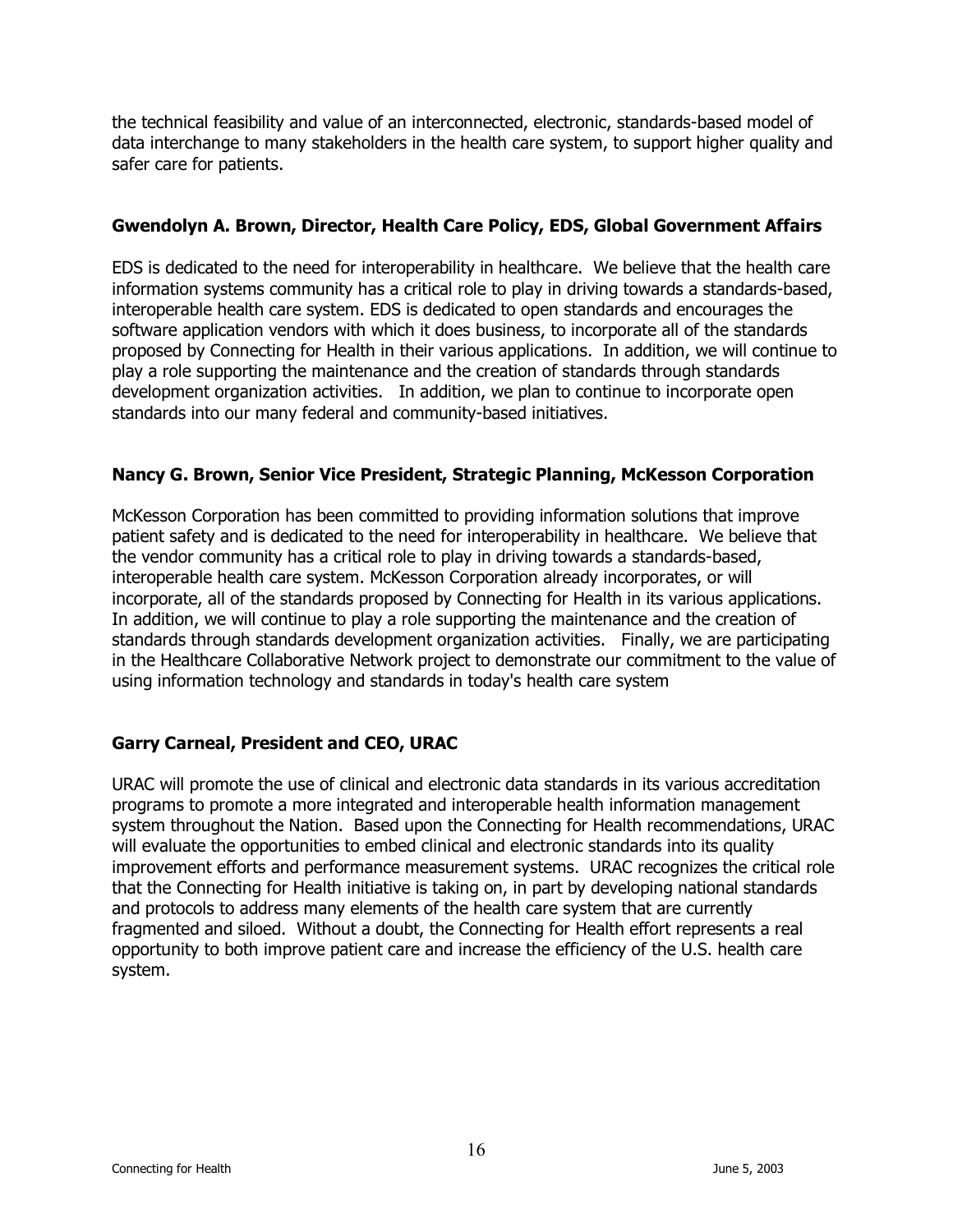#### **Gary Christopherson, Senior Advisor to the Under Secretary, Veterans Health Administration**

The Veterans Health Administration continues to be a strong supporter of the electronic health record, personal health record, health information exchange and health information standards. VistA today is considered as one of the best health information systems (Institute of Medicine (IOM))and is made available to the public for its use. The next generation HealtheVet-VistA will include major improvements and be even more person-centered and standards-based. We are also strongly committed to interoperability in healthcare as part of our HealthePeople strategy. Working collaboratively with efforts like Connecting for Health, we have demonstrated our support of health information standards adoption and interoperable health care systems through the adoption of those standards for all of our systems. We are co-founders and active leaders in the Consolidated Health Informatics Initiative -- an interagency government initiative designed to adopt standards across the federal government. We further strongly encourage the adoption of national standards to be used throughout health care in the US and other nations. Working with public (e.g. CMS and AHRQ) and private sector organizations (e.g. vendors, provider organizations, and collaborative efforts like Connecting for Health and the eHealth Initiative), we strongly encouraging private sector vendors and others (e.g. American Academy of Family Physicians) to make available affordable, high quality and standards-based electronic health records. VistA will continue to be available for public use under the title of HealthePeople-VistA. With many of these same organizations, we are also working to make available personal health record systems and health information exchange mechanisms. Together, all these efforts will greatly improve our ability to improve health and will get us to the IOM goal of being "paperless" by the year 2010.

#### **Carolyn Clancy, MD, PhD, Director, Agency for Healthcare Research and Quality**

AHRQ's mission to improve the safety and quality of health care includes a strategic focus on the effective application of health IT. Making this a reality will not be possible without diffusion and adoption of standards for interoperability. We are demonstrating our support for the adoption of data standards and interoperable health care systems through a range of activities, including our participation in a federal initiative to create an integrated national patient safety database, our work towards an Ambulatory Patient Safety Initiative that promotes the use of standards-based electronic tools for patient safety improvement in ambulatory settings, and in the leadership role we play in promoting the acceleration of the adoption and use of standards and technology to support quality and safety. Our commitment to this issue also is manifest in the \$50 million Patient Safety Hospital IT Initiative included in our Fiscal Year 2004 budget. This proposal calls for demonstration projects to improve patient safety and quality of care. In addition, AHRQ participates in the work of the Consolidated Health Informatics Initiative which is an interagency government initiative designed to promote the adoption of standards within federal government.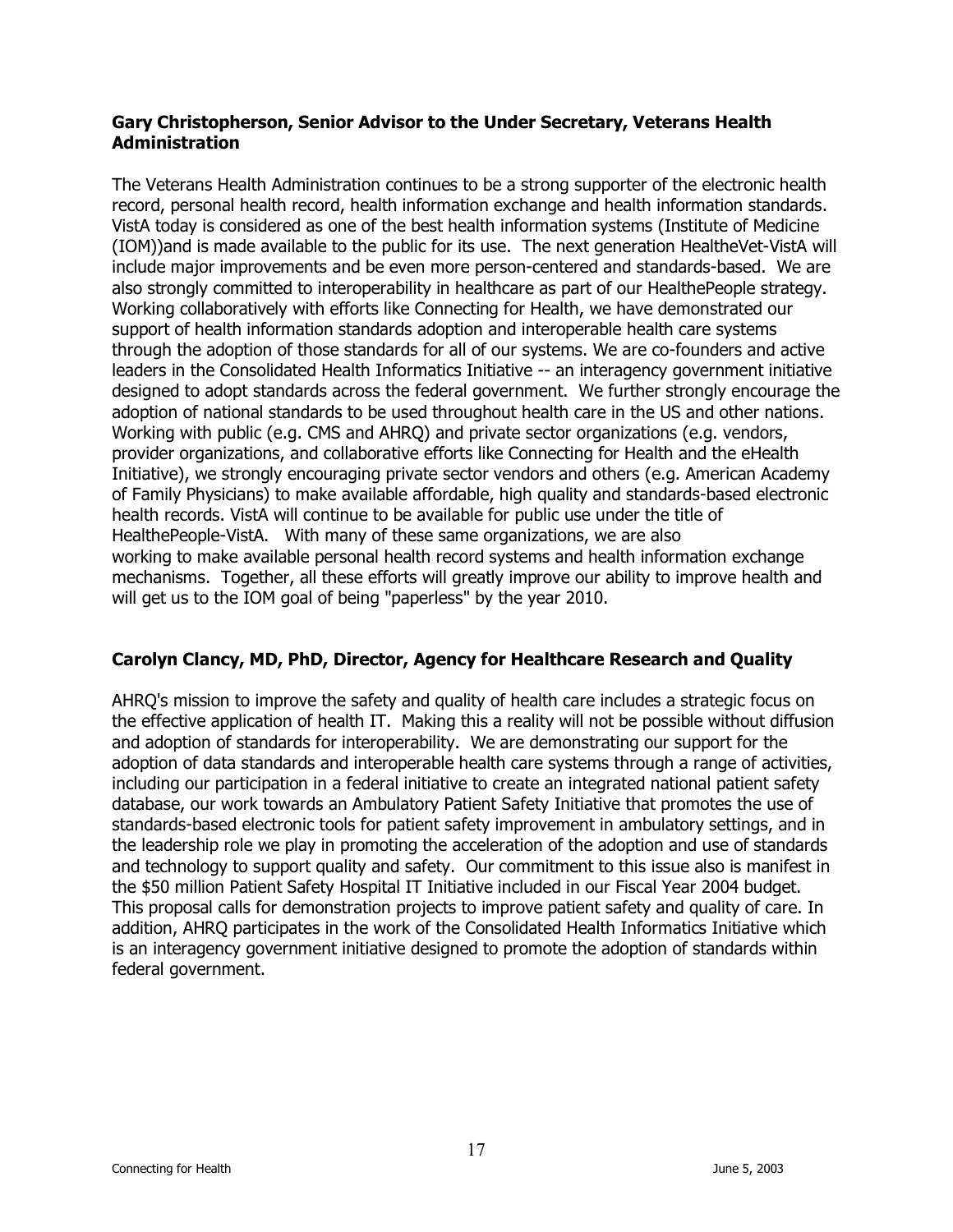#### **Molly J. Coye, MD, MPH, Chief Executive Officer and Founder, Health Technology Center**

With new progress on interoperability led by the Connecting for Health project, the Institute of Medicine and the federal Consolidated Health Informatics' eGov initiative, our HealthTech members know that their investments in information technology will be orders of magnitude more productive and useful for them, for their clinicians and for their communities. The important work done by Connecting for Health led us at HealthTech - a research organization with more than 24 leading hospital-based delivery system and health plan members - to develop a policy proposal for federal funding of IT investments in healthcare. We are now developing migration pathways for a series of emerging technologies, including wireless, web services and distributed imaging, that directly build on this new progress on data standards.

#### **Michael Cummins, Chief Information Officer, VHA Inc.**

VHA Inc. is a member organization; as a result our goals are aligned with our memberís goals. VHA members are very concerned about patient safety, operational effectiveness and efficiency. VHA in response to member needs must play a critical role in helping to drive the adoption of data standards and interoperable systems because our members believe these actions will ultimately improve the delivery of health care. VHA has been and will continue to educate our members about the importance of data standards and the need for healthcare leaders to keep in mind the importance of interoperable systems when making information technology purchasing decisions.

#### **Craig Fuller, Chief Executive Officer, National Association of Chain Drug Stores**

NACDS is committed to facilitating the widespread adoption of electronic prescribing through true electronic connectivity between prescribers and community pharmacies. We are committed to addressing the need for interoperability in healthcare. We will encourage our membership to incorporate the standards proposed by Connecting for Health

#### **Daniel Garrett, Vice President and Managing Partner, Health Care, Computer Sciences Corporation**

Computer Sciences Corporation is dedicated to addressing the need for interoperability in healthcare. We believe that the health care information systems community has a critical role to play in driving toward a standards-based, interoperable health care system. CSC is committed to implementing open standards and encouraging all suppliers to the healthcare industry to incorporate the standards proposed by Connecting for Health. In addition, we will continue to play a role supporting the maintenance and the creation of standards through standards development organization activities. CSC plans to continue to deploy standards in all of our work in the healthcare industry, including our work in the commercial sector, Government Administrative and Regulatory Agencies, and our provider/payor connectivity initiatives.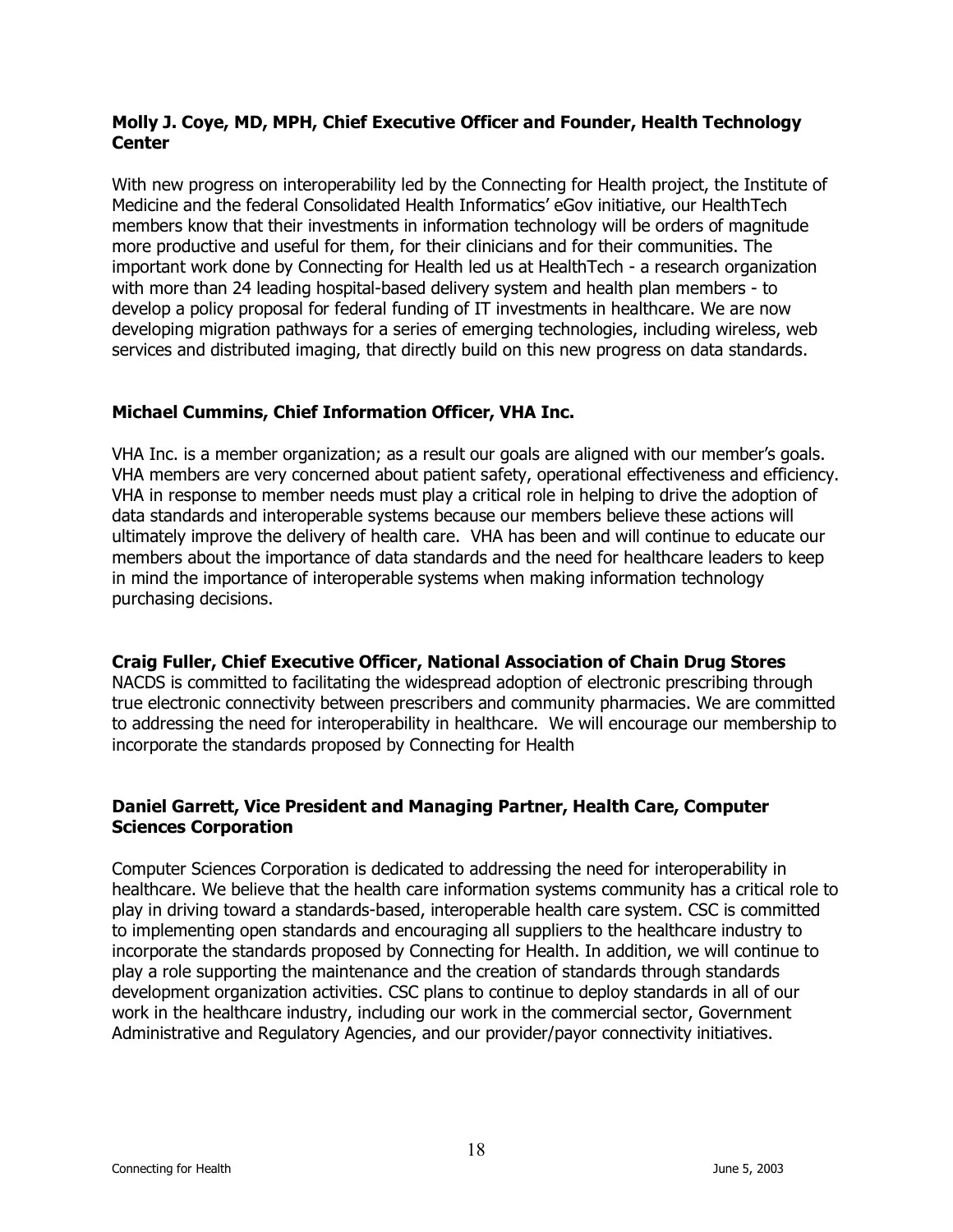#### **John Glaser, PhD, Chief Information Officer, Partners Healthcare System**

Partners HealthCare System is dedicated to advancing interoperability in healthcare. Information systems interoperability is an essential foundation to our strategic efforts to improve care quality, reduce medical errors, simplify administrative processes and improve service to our patients and providers. We believe that the provider community has a critical role to play in working with our vendors to move to platforms based on open standards. Partners will only build and buy systems that are based on open standards such as the ones proposed by Connecting for Health. In addition, we will continue to play a role supporting the maintenance and the creation of standards through demonstration projects, evaluations of the impact of information technology on the effectiveness and efficiency of healthcare and other research.

#### **John Halamka, MD, Chief Information Officer, Caregroup Healthcare System**

CareGroup HealthCare System is dedicated to the need for interoperability in healthcare. We believe that the provider community has a critical role to play in getting systems vendors to move to platforms based on open standards. CareGroup will only build and buy systems that are based on open standards such as the ones proposed by Connecting for Health. In addition, we will continue to play a role supporting the maintenance and the creation of standards through funded demonstration projects and other research. Finally, as part of our participation in Connecting for Health, we have been leaders in the Healthcare Collaborative Network project to demonstrate our commitment to the value of using standards in today's health care system

#### **Linda M. Harris, PhD, Senior Health Communication Scientist, Health Communication and Informatics Research Branch, Behavioral Research Program, Division of Cancer Control and Population Sciences, National Cancer Institute**

As primary sponsors of health communication and informatics research at the National Cancer Institute, we believe we can be more effective in preventing and controlling cancer within a system of care in which all participants are interconnected and interdependent. Therefore, we are committed to the development of a seamless and secure health information infrastructure. Toward that end, we will encourage all our current and future grantees to implement the set of standards recommended by the Connecting for Health Steering Group. Additionally, we will initiate a campaign to educate our ehealth research and development community across the country regarding the importance of standards in the research and development of cancer communication and information systems.

#### **Douglas Henley, MD, President, American Academy of Family Physicians (AAFP)**

The AAFP is excited to be a part of helping to drive the implementation of clinical data standards through its own efforts to bolster the use of information systems by practicing clinicians in two important ways. First, the AAFP will use those standards recommended by the Connecting for Health Steering Group in its own efforts to take a leadership role to create a breakthrough in the adoption and use of electronic health record (EHR) technology in family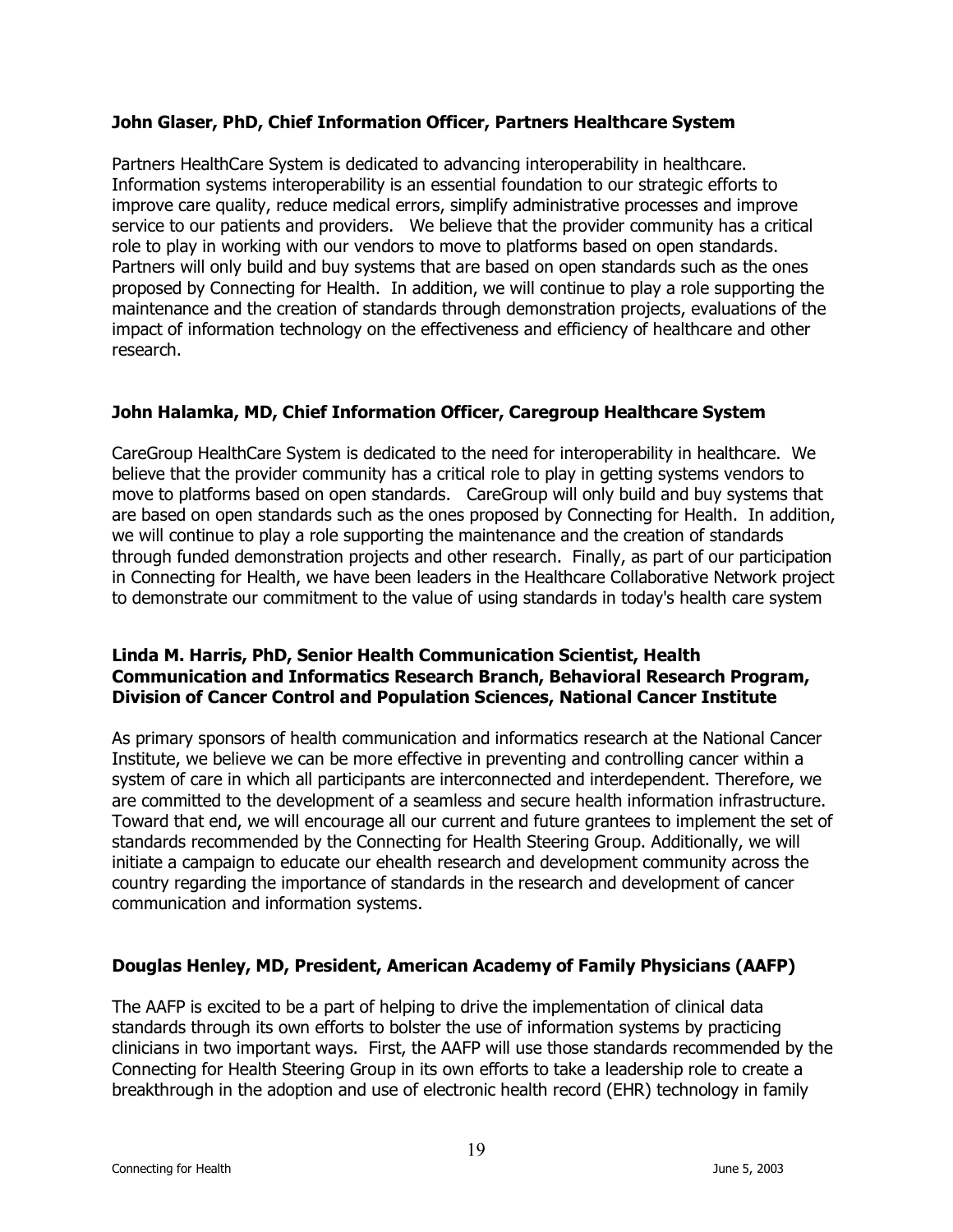physician offices across the nation. The AAFP is convinced that our current health care system is "broken", and yet it has so much potential for improved quality and enhanced patient safety. Critical to this effort of improving our health care system is the adoption of common data standards for electronic health records to ensure the interoperability of health care information between physicians and other providers of care. Second, the AAFP will continue to educate our members, and indeed all physicians, about importance of underlying data standards for EHRs for those interested in the development or procurement of information systems.

#### **Joseph M. Heyman, M.D, Trustee, American Medical Association (AMA)**

The American Medical Association (AMA) supports the "Connecting for Health" initiative in developing standards for connectivity of personal health information. The AMA is committed to working to ensure that computer-based patient record systems and networks, and the legislation and regulations governing their use, include adequate technical and legal safeguards for protecting the confidentiality, integrity, and security of patient-specific data. The AMA believes that efforts aimed at discovering and promoting "best practices" in the delivery of health care services to our patients, including electronic transfer of personal health information, are vital and must be encouraged. These efforts, however, should include input from physicians and must take into account the practice realities of physicians across all settings to ensure that these practices are useful and practical for physicians to implement. The AMA encourages all physicians to become familiar with and capitalize on opportunities to use technology to enhance patient care and ensure patient safety.

#### **Yin Ho, M.D., Director eBusiness, Pfizer**

Pfizer is dedicated to addressing the need for information system interoperability in healthcare and is intent on contributing to the adoption of data standards and interoperable, electronic healthcare information systems. We believe these actions will serve to improve the health of individuals and the healthcare system as a whole, while promoting innovation and healthy competition among technology vendors. Pfizer believes that the evolution of electronic connectivity between healthcare stakeholders must be focused on strengthening the patientphysician relationship and cautions that technology could be used inappropriately at the expense of quality patient care. Looking forward, we believe it will be essential for publicprivate groups like Connecting for Health to continue to work together to chart the course to a better, more connected, health system. The potential of electronic, interoperable healthcare information systems extends far beyond increasing efficiencies, enhancing patient safety to include accelerated clinical research, creating new opportunities to improve and extend peoples' lives

#### **Kevin Hutchinson, Chief Executive Officer, SureScripts**

SureScripts is committed to improving the prescribing process by promoting and facilitating the widespread adoption of electronic prescribing through true electronic connectivity between pharmacists and physicians. Working with the nation's healthcare leaders, SureScripts is creating a neutral, secure, efficient system compatible with all major physician technologies and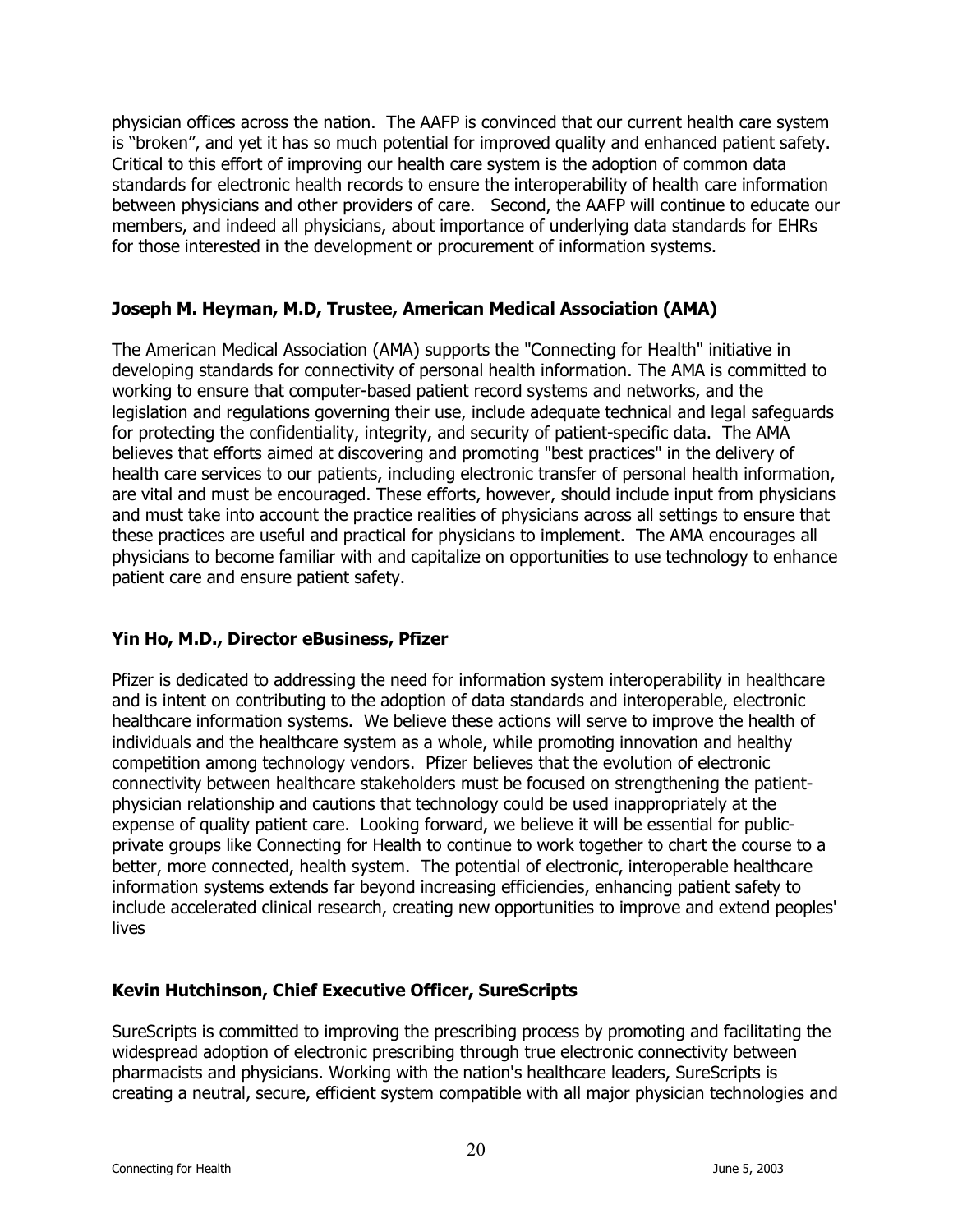pharmacy software systems. The company is dedicated to encouraging collaboration between industry leaders as demonstrated by our recent partnership with the Rhode Island Quality Institute (RIQI) on the launch of a statewide electronic prescribing program. The launch in Rhode Island is the beginning of our national launch to provide electronic prescribing services nationwide between physician and pharmacy technology vendors. In addition, our recent partnership with NDCHealth Corporation, making SureScripts Messenger<sup>™</sup> Services the exclusive gateway for routing of electronic prescription messages to NDCHealth physician and pharmacy customers, reinforces our focus on cooperation. We are committed to addressing the need for interoperability in healthcare. SureScripts Messenger<sup>™</sup> Services incorporates the standards proposed by Connecting for Health today and is committed to the implementation of these standards in the future for various applications in an effort to promote interoperability within the health care system.

#### **William F. Jessee, MD, Chief Executive Officer, Medical Group Management Association (MGMA)**

MGMA is playing a critical role in helping drive the adoption of data standards and interoperable systems because we believe these actions will ultimately improve how health care is delivered. We have been and will continue to educate our members about the importance of data standards and to build awareness of the need for them to stress the importance of interoperability when making information technology purchasing decisions. Through education programs, articles in our magazine (MGMA Connexion<sup>®</sup>), and a variety of other member communications we encourage practices to look for "best in class" electronic solutions to their information management needs. Increased standardization and improved interoperability are essential to the success of that strategy. We also are helping encourage standardization through our corporate involvement in WEDI, SNIP, the Patient Safety Institute, e-Health Initiative, and the National Alliance for Health Information Technology, as well as through the Connecting for Health initiative.

#### **Brian F. Keaton, MD, FACEP, Attending Physician and Emergency Medicine Informatics Director, Summa Health System, American College of Emergency Physicians (ACEP)**

Brian F. Keaton, MD, FACEP, a member of the American College of Emergency Physicians (ACEP) Board of Directors, has been an active participant on the Connecting for Health Steering Group. According to Dr. Keaton, "Medical care is optimized when all pertinent patient information is available to treating physicians in a timely and usable manner. Nowhere is this more critical than in the emergency department where the rapid, seamless integration of data from various hospitals, clinics, and physician offices could mean the difference between life and death." For this reason, he is working to help drive the adoption of data standards and interoperable systems throughout healthcare. "Most emergency departments function as important components of enterprise-wide information systems. Emergency physicians must become active proponents for interoperable systems when their institutions make information technology purchasing decisions," said Dr. Keaton.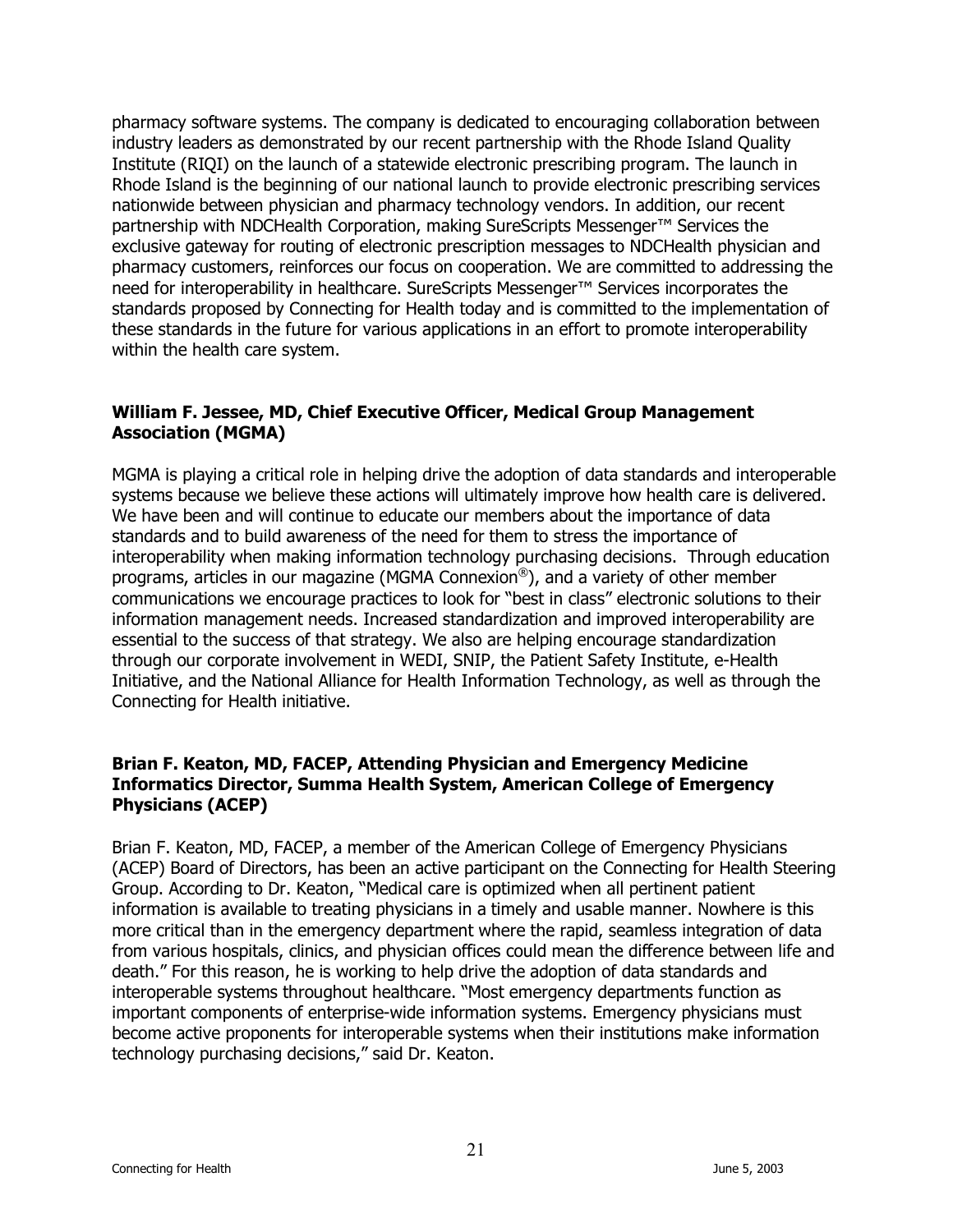#### **Kenneth W. Kizer, MD, MPH, President and Chief Executive Officer, National Quality Forum (NQF)**

The National Quality Forum is committed to facilitating the use of interoperable information management technology in healthcare because it is critical to quality improvement efforts. The NQF is taking a lead role in helping to drive the adoption and use of interoperable data standards, and is working on several fronts in this regard, including through the data requirements used in our voluntary consensus standard performance measures.

#### **Linda Kloss, Executive Vice President and Chief Executive Officer, American Health Information M**a**nagement Association (AHIMA)**

AHIMA, in its educational mission, promotes those data standards identified in Connecting for Health and educates its members regarding the importance of requiring standards-based information systems when making purchasing decisions. Through its e-HIM initiative, AHIMA is supporting an accelerated pace of change to the electronic health record. AHIMA will also continue to educate citizens about their rights to their health information and the importance of personal health records.

#### **David Lansky, PhD, President, Foundation for Accountability (FACCT)**

Over the past eight years, the Foundation for Accountability has worked with health plans, state and federal agencies, large employers and many consumer organizations to increase national attention on the quality and safety of health care. Ultimately, meaningful accountability can only happen when we can measure and improve and monitor the quality of care that is delivered. Unfortunately, we've discovered that none of the information systems commonly used in today's health care system permits us to look at quality of care - particularly in ways that matter to patients and families. The development of national data standards, and reliable ways to assure the privacy and security of personal information, and having a shared vision of new information tools that people can control and use - these are absolutely fundamental developments to our long-term goal of a safer, higher quality, and more responsive health system**.** 

#### **Mark Leavitt, MD, PhD, Vice President of Clinical Initiatives, GE Medical Systems Information Technologies**

As a leader in applying clinical information technology to improve the quality, safety, and costeffectiveness of healthcare, GE Medical Systems strongly supports the work of Connecting for Health. We believe that the vendor community has a critical role to play in delivering solutions that are standards-based and interoperable. GE Medical Systems already incorporates, or is planning to incorporate, all of the standards proposed by Connecting for Health in its various applications, and we will continue to play a significant role in the advancement of those standards. Finally, we have been leaders in the Healthcare Collaborative Network project to demonstrate the gains that can be achieved through the application of standards-based, interoperable clinical information technology.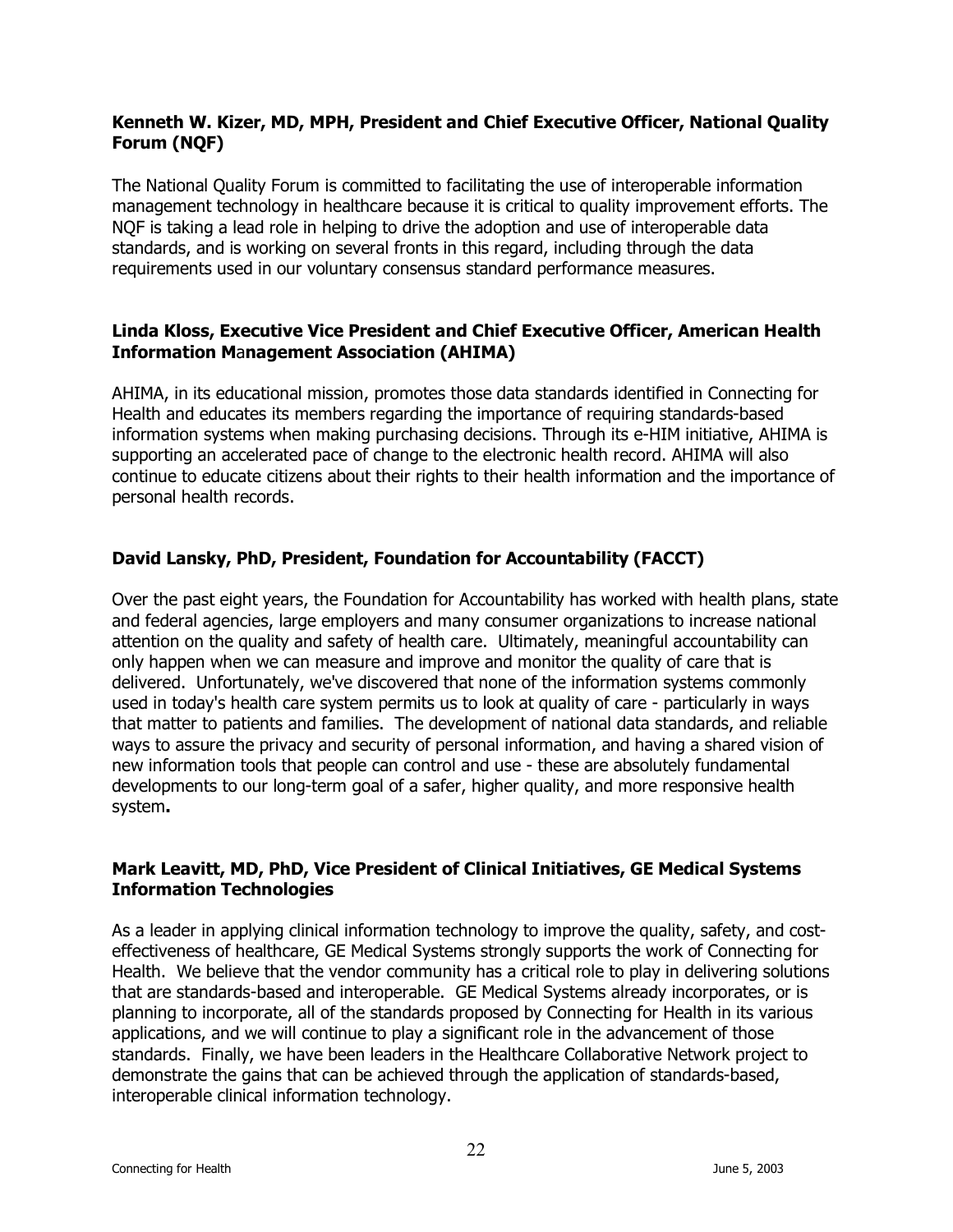#### **Randy Levin, MD, Associate Director for Electronic Submissions, Food and Drug Administration (FDA)**

The FDA is dedicated to the development and implementation of standards supporting interoperability in healthcare in an effort to advance communication of medical product information and improve patient safety. The agency is active in promoting standards within FDA through the FDA Data Council, within the federal government through the Consolidated Health Informatics and other interagency initiatives, and within the healthcare community through our work in Health Level Seven and Connecting for Health. FDA will also incentivize stakeholders to adopt standards and acquire information technologies that will improve patient safety through the bar coding rule and electronic product labeling. Finally, through participation in the Healthcare Collaborative Network project, the agency will help demonstrate both the technical feasibility and value of an interconnected, electronic, standards-based model of data interchange, to many stakeholders in the health care system.

#### **Donald Lindberg, MD, Director, National Library of Medicine (NLM)**

The National Library of Medicine (NLM) has a long history of building information infrastructure to support health care, public health, and clinical and health services research. The current NLM Long Range Plan specifically addresses the Library's commitment to work with other federal agencies and private sector organizations to support the establishment, ongoing maintenance, testing, and use of health data standards and to use the Unified Medical Language System (UMLS) resources to facilitate the maintenance and distribution of vocabulary standards. NLM will continue to support the ongoing maintenance and free distribution of clinical vocabularies within the UMLS Metathesaurus and will plan to add important clinical vocabularies to the UMLS

#### **John Lumpkin, M.D., MPH, Senior Vice President, Robert Wood Johnson Foundation and Chair, National Committee on Vital and Health Statistics (NCVHS) (Executive Vice-Chair)**

The NCVHS is the Congressionally mandated committee that advises the Secretary of HHS on issues related to health information policy. The NCVHS has consistently advocated for interoperability in healthcare and the adoption of data standards. The NCVHS has made recommendations related to the creation of a national health information infrastructure that have had far-reaching effects in health care. The NCVHS has also successfully developed recommendations resulting in the adoption of standards. Recommendations have also identified ways to facilitate the health care community's move towards the adoption of those standards. Through the work of the National Health Information Infrastructure Workgroup, the NCVHS has highlighted the importance of the use of a personalized health record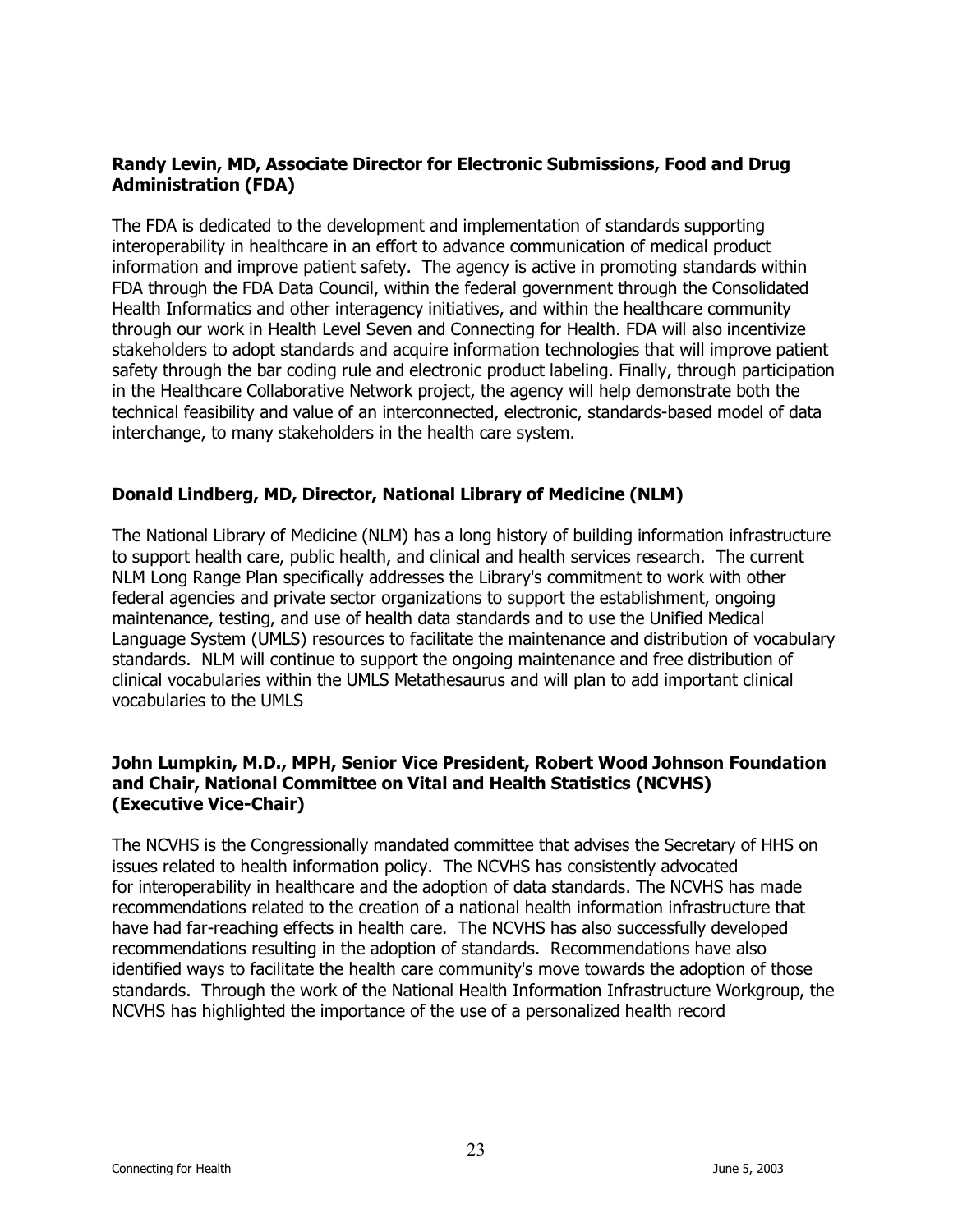#### **Janet Marchibroda, CEO, eHealth Initiative and Executive Director, Foundation for the eHealth Initiative (Executive Director, ex-officio)**

The eHealth Initiative, a multi-stakeholder consortium whose mission is to improve the quality, safety, and cost-effectiveness of healthcare through information technology, is dedicated to accelerating the adoption of data standards and interoperable healthcare information systems. In support of this goal, the eHealth Initiative and its Foundation are conducting outreach and awareness-building campaigns targeted to both public and private sector audiences; supporting national and regional efforts to create and sustain electronic, standards-based models of data interchange through demonstration projects--such as the Healthcare Collaborative Network- and related dissemination activities; and promoting the use of financial incentives to support higher quality, safer and more cost-effective healthcare enabled by interoperable information technology.

#### **Arnold Milstein MD, MPH, Medical Director, Pacific Business Group on Health (PBGH), The Leapfrog Group**

The Leapfrog Group strongly supports the use of clinical data standards proposed by Connecting for Health. Specifically, Leapfrog will incorporate interoperable standards for pharmacy and laboratory data in its new physician office clinical decision support "leap." This will help drive adoption of lab result reporting formats based on LOINC by clinical labs, lab equipment vendors, IS vendors adoption of NCPDP by pharmacies, PBMs, IS vendors and providers. As the Secretary of HHS endorses other interoperability standards for clinical data exchange, the Leapfrog Group is committed to rapidly integrating them into each of its existing and future leaps.

#### **Margaret OíKane, President, National Committee for Quality Assurance (NCQA)**

NCQA believes that the collective goal of efficient, high quality, healthcare delivery is supported by the work of Connecting for Health, which seeks to identify and address barriers to the sharing of electronic medical data. NCQA plans to promote the use of clinical data standards by adding LOINC codes to our HEDIS specifications. NCQA also plans to make recommendations to the Healthcare Collaborative Network team for streamlining data processing schemes, in order to enable participation of health care organizations that handle aggregate data.

#### **Dennis OíLeary MD, President, Joint Committee on Accreditation of Healthcare Organizations (JCAHO)**

The Joint Commission believes that an electronic, interconnected health care information infrastructure is a critical underpinning to fully achieving the quality, safety and efficiency goals commonly held by all Americans. To that end, the Joint Commission is committed to collaborate with other stakeholders to promote the rapid adoption of standards for the computerized exchange of health care data in order that clinical and other appropriate information can be rapidly shared among providers of services and between providers and patients. Furthermore, the Joint Commission believes that the success of accreditation in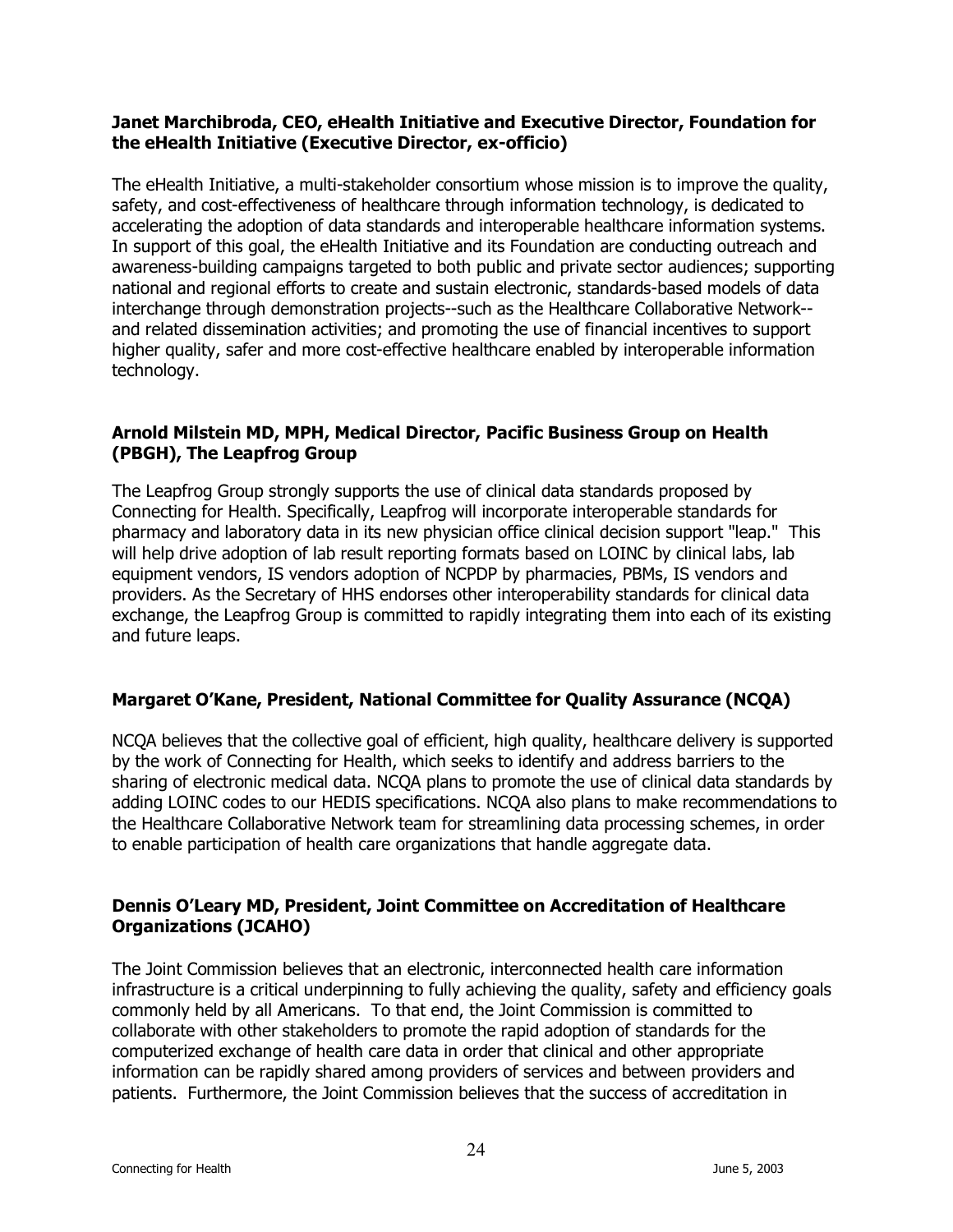evaluating the achievement of national health care goals is greatly enhanced when the collection of quality and safety data is a byproduct of the health care delivery process. It is, therefore, essential that the nation achieve a high degree of interoperability in its information technology infrastructure.

The Joint Commissionís performance measurement activities have already contributed to a standards-based, national information infrastructure by requiring accredited organizations to adhere to common standards and measurement specifications for performance data that are transmitted to the Joint Commission. Moreover, the Joint Commission has driven significant consonance between these activities and similar performance reporting efforts of other private and public sector bodies. Additionally, the Joint Commission is committed to doing more to accelerate a standards-based, interoperable health care system. For example, the Joint Commission will 1) continue to be an active collaborator with the private and public sectors to help develop additional data standards (including data dictionaries and data collection protocols) that support interoperability of health care information systems; 2) include in its performance measurement initiatives any new data standards that have achieved wide-spread agreement between the public and private sectors; 3) consider the development of additional accreditation standards that promote the use of information systems designed to support and improve the delivery of safe, high quality health care; and 4) collaborate with other stakeholders on efforts to determine the content and format of electronic health records designed to both solve clinical problems and for use in public health surveillance.

#### **Herbert Pardes, MD, Chief Executive Officer, New York-Presbyterian, the University Hospitals of Columbia and Cornell (Executive Vice-Chair)**

NY Presbyterian Hospital System is dedicated to achieving interoperability for IT used in healthcare for two reasons. First, the level of inefficiency that results from lack of standards makes our information technology, and so the cost of healthcare, more expensive. The need to develop interfaces for each new installation adds approximately 30 percent to the cost of IT projects. If we are going to ask for help to absorb the increases in medical costs, we have to fight to ensure that those costs are as low as possible. Second and most important, interoperability will help us provide better care. It will help prevent the errors that are caused by poor communications or lack of access to information. We must fight for interoperability because it is best for patients.

The provider community has a critical role to play in getting systems vendors to move to platforms based on open standards. NY Presbyterian Hospital System will only build and buy systems that are based on open standards such as the ones proposed by Connecting for Health. In addition, we will continue to play a role supporting the maintenance and the creation of standards through funded demonstration projects and other research. Finally, as part of our participation in Connecting for Health, we have been leaders in the National Health Collaboration Network project to demonstrate our commitment to the value of using standards in todayís health care system.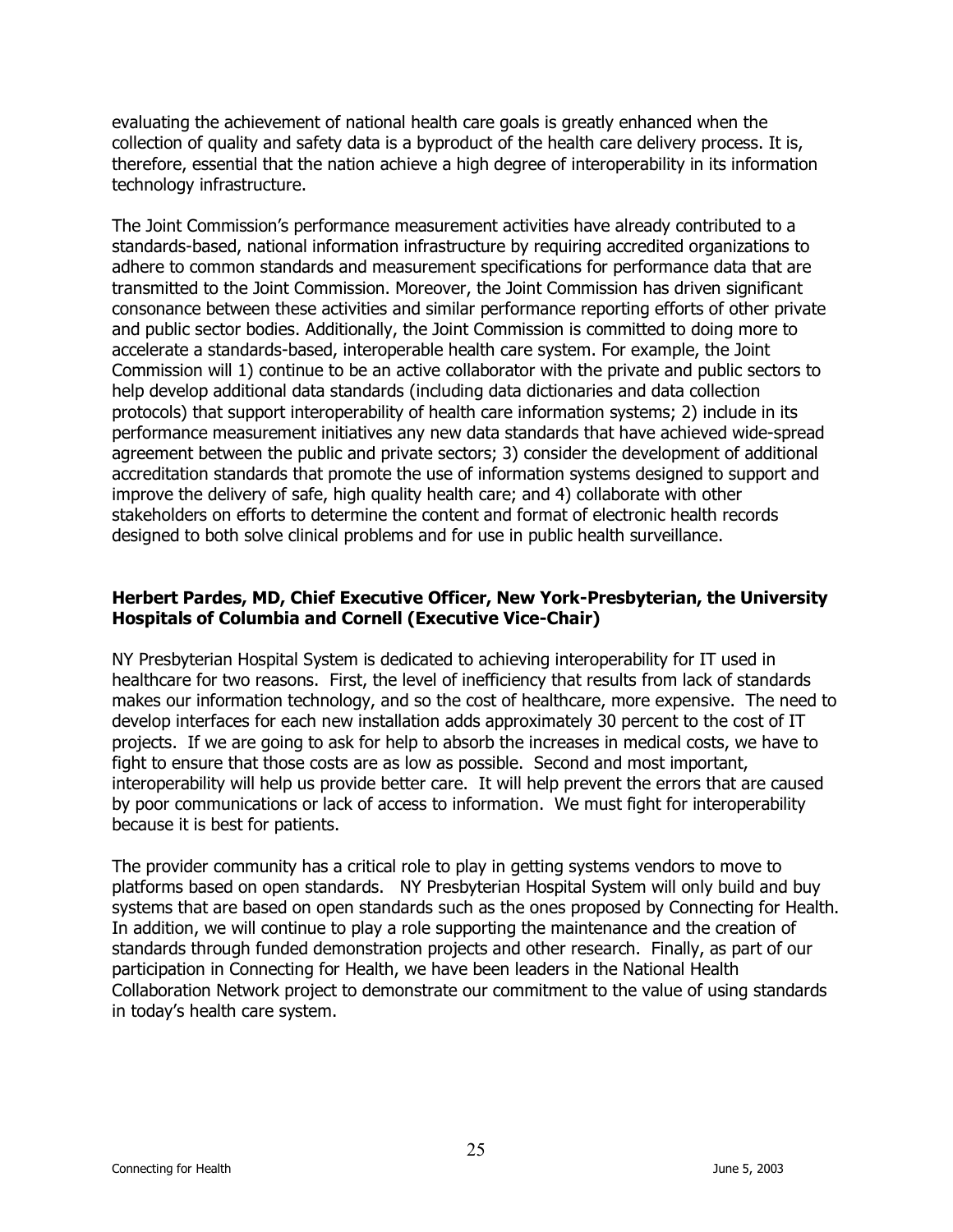#### **James C. Reardon, Chief Information Officer of the Military Health System**

ìCommon health care data standards are essential to improving patient safety and reducing the cost of health care. The Department of Defense (DoD) is an active participant in the Federal e-Government Initiative, Consolidated Health Informatics, and is committed to the adoption of national health care data standards" said Mr. James C Reardon. "As part of its participation in the Connecting for Health Initiative, DoD supported the Healthcare Collaborative Network. This project champions the delivery of high-quality health care and underscores the value of an electronic, standards-based health care information model in exchanging health care data."

#### **Russell J. Ricci, MD, General Manager, Healthcare Worldwide, IBM (Executive Vice-Chair)**

IBM is dedicated to helping hospitals, medical centers and other healthcare providers transform themselves by adopting on demand technology to provide better patient safety and care with the highest quality in the most cost-effective manner. IBM believes information technology vendors--and especially application providers--can and should play a vital role in achieving these goals by supporting a standards-based, interoperable health care system. Such a system would incorporate each of the data standards proposed by Connecting for Health. Widespread adoption of open standards means faster and more accurate electronic communications. Patients and medical professionals will benefit while simultaneously improving the practice of medicine throughout the United States.

#### **Wes Rishel, Board Chair, Health Level Seven; Senior Vice President, Research Director, Gartner Group**

HL7 is dedicated to the need for interoperability among healthcare information systems at a national and international level. We play a critical role in helping to create data standards and drive the adoption of interoperable systems. We lead an industry-wide consensus-based process that develops standards that will work for a broad set of stakeholders in health care. We further support the usage of information standards by users and developers of systems by providing educational conferences, analyst certification and tools, and by hosting a community where practitioners of HL7 can come together to solve problems.

#### **William Rollow, MD, MPH, Deputy Director, Quality Improvement Group, Office of Clinical Standards and Quality, Centers for Medicare and Medicaid Services**

CMS sees adoption of information technology by providers of care as a key to improving quality and efficiency. IT enables clinicians to have scientific knowledge available to them at the point of care, and helps them more reliably practice good medicine. It gives them access to patientspecific information which originates in multiple places. It enables them to better communicate with patients and contribute to the information which patients need to better manage their own care and make healthcare choices. It enables them to better assess how well they are doing. It cuts their costs in managing information and communicating it.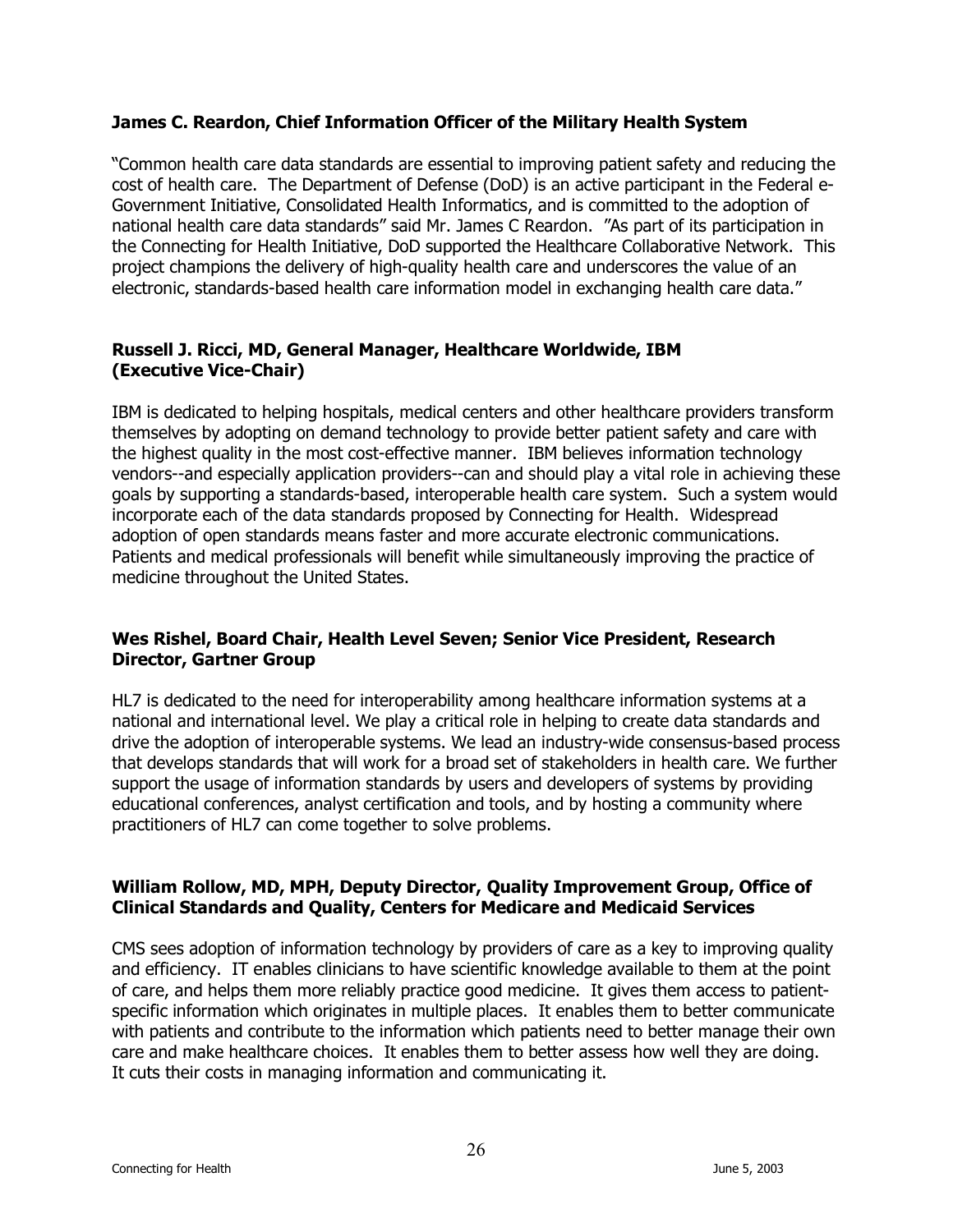The benefits of such technology are also substantial for patients. Gains in quality and efficiency give them better outcomes and more affordable care. Better information helps them work more effectively in partnership with clinicians to take better care of themselves, and enables them to make better decisions about care and choices of providers.

CMS sees three elements as crucial in promoting adoption of IT by providers. First we need standards which promote interoperability. Second, we need systems which are standardsbased, affordable, and which have the functionality to improve care. Third, we need incentives which reward and recognize providers for using systems to improve quality and reduce unnecessary costs.

CMS values the work which Connecting for Health has done to advance the national agenda toward adoption of healthcare information technology. Connecting for Health represents the kind of public/private collaboration which is necessary to achieve success. We have appreciated the interaction between Connecting for Health's data standards workgroup and the standardssetting activity which we are involved in with other federal agencies through Consolidated Health Informatics. We are excited by the Healthcare Collaborative Network demonstration project, in which we are an active participant, which will help us better explore how to receive and use the electronic information which resides in hospitals for purposes of creating quality measures.

#### **Tom Sullivan, MD, President, Massachusetts Medical Society**

The Massachusetts Medical Society is dedicated to the need for interoperability in healthcare and is playing a critical role in helping to drive the adoption of data standards and interoperable systems because we believe these actions will ultimately improve how health care is delivered. We will educate our members about the importance of data standards and build awareness of their need to stress the importance of interoperable systems when making information technology purchasing decisions. In addition, we are currently partnering with other organizations, including HIMSS and ASTM International, to create forms and documents utilizing these standards to assist our members in caring for their patients.

#### **Robin J. Thomashauer, Executive Director, Council for Affordable Quality Healthcare**

The Council for Affordable Quality Healthcare (CAQH) is dedicated to the need for greater collaboration to improve the health care experience for physicians and their patients. We support the efforts of Connecting for Health to promote the adoption of universal standards and a more integrated, efficient health care system. These efforts will only serve to enhance our ability to respond to the challenges that face the health care industry today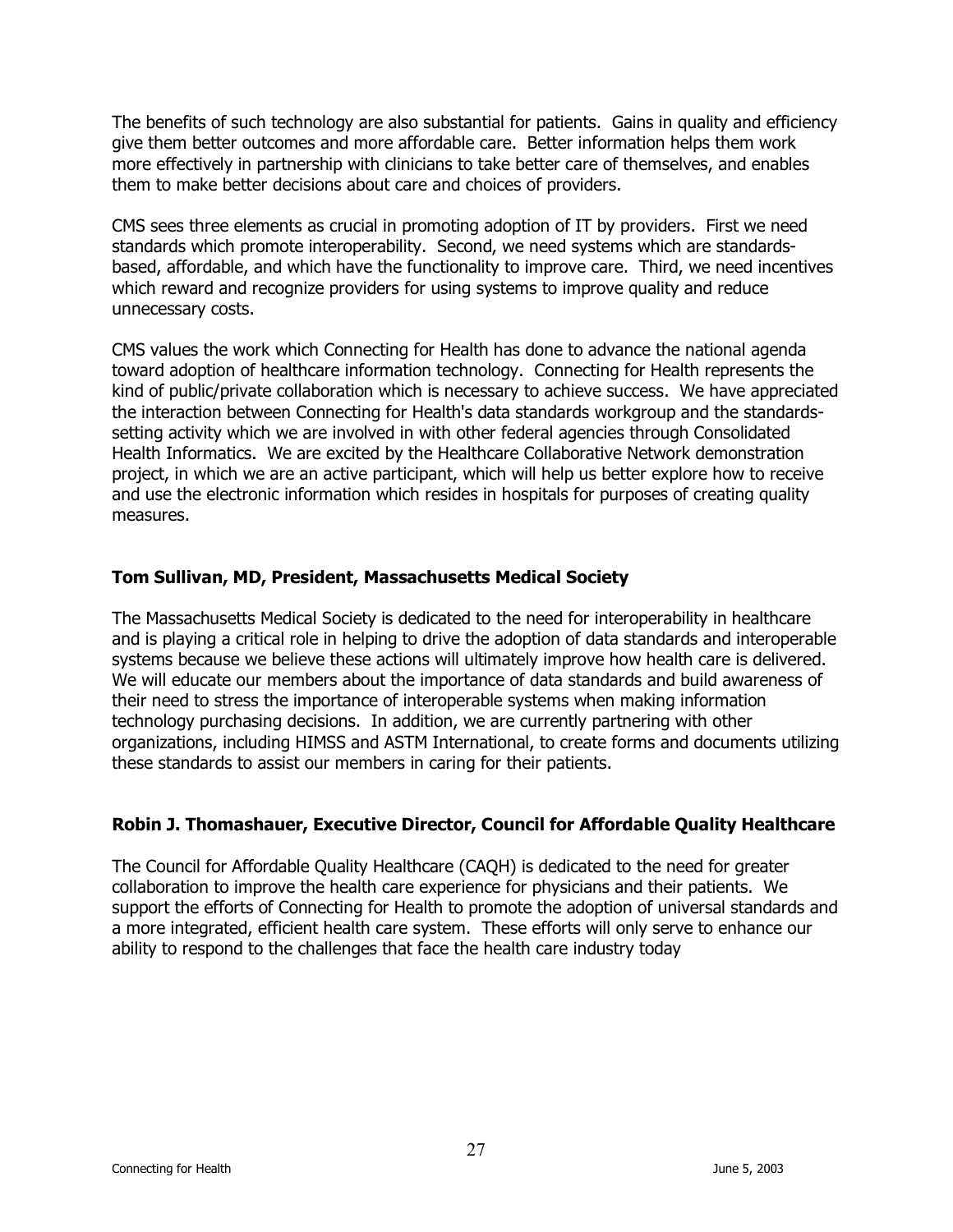#### **John Tooker, M.D., MBA, FACP, Executive Vice President and Chief Executive Officer, American College of Physicians**

ACP is playing a critical role in helping to drive the adoption of data standards and interoperable systems because we believe these actions will ultimately improve how health care is delivered. We will continue to educate our members about the importance of data standards and build awareness of their need to stress the importance of interoperable systems when making information technology purchasing decisions.

#### **Susan M. Welsh, MD, Vice President, Global Pharmaceutical eBusiness, Johnson & Johnson**

Johnson & Johnson is dedicated to the need for interoperability in healthcare and is playing a role in helping to drive the adoption of data standards and interoperable, electronic health care systems, because we believe these actions will ultimately improve health and health care. Accelerating the use of electronic, interoperable health care systems will not only improve patient safety, it will also reduce the cost of and improve the effectiveness of research designed to improve clinical outcomes.

#### **Andrew M. Wiesenthal, MD, Associate Executive Director, Kaiser Permanente**

Kaiser Permanente is committed to realizing greater interoperability in health information systems. As part of driving that agenda, we are committed to building and buying only systems that use common, open standards for clinical information such as the ones identified in Connecting for Health.

#### **Jon Zimmerman, Vice President eHealth, Siemens Corporation**

Siemens Corporation remains dedicated to applying our global network of innovation to solving real problems in the healthcare industry. One key challenge we pledge to help overcome is the lack of an interoperable health system. We firmly believe that solution providers, like Siemens, will continue to have a strong contribution to make in the definition, development and effective deployment of standards-based interoperating application systems. Siemens is very pleased to participate as a leader in the National Connecting for Health and the Healthcare Collaborative Network project. This is a unique opportunity to work in partnership with a wide array of highly talented and dedicated industry colleagues. This is one more demonstration of our commitment to expanding the value of using information technology and standards to deliver profound and lasting improvements to today's health care system.